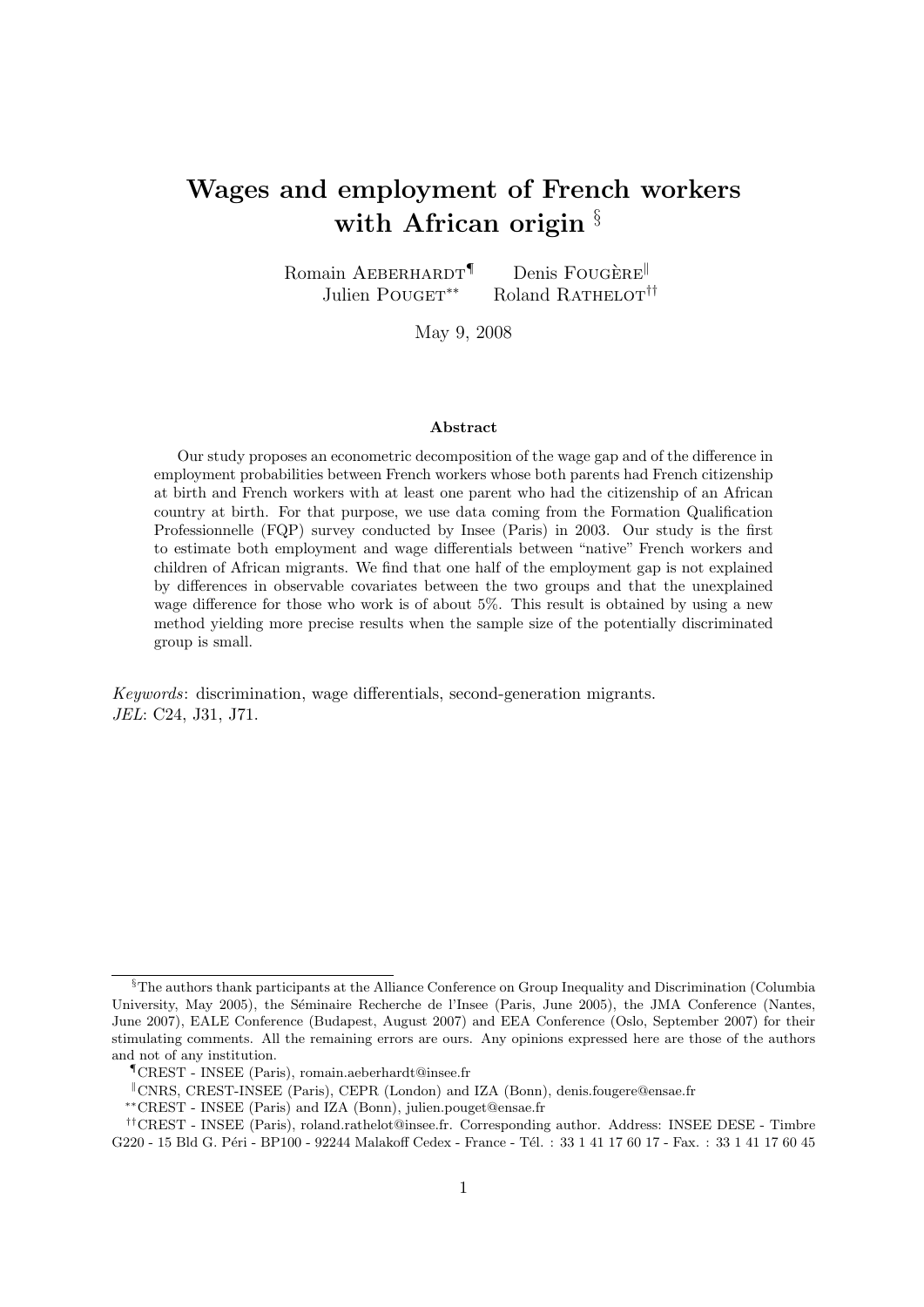# 1 Introduction

For more than forty years, economists and econometricians, following Becker (1957), Arrow (1973) and Phelps (1972), have developed theoretical and empirical tools to study discrimination in the labor market. The comprehensive survey by Altonji and Blank (1999) presents the main econometric studies dealing with discrimination. There has been a number of empirical studies in which attempts were made to decompose observed employment rates and earnings differentials into human capital and "discrimination" components. One of the decomposition methods that is most often used was popularized by Oaxaca (1973) and Blinder (1973). Most U.S. studies conclude that although differences in worker-observable characteristics are important factors of the Black-White wage differential, the current labor market discrimination may account for at least one-third of the overall gap.

However, these hypothesized "skill" and "treatment" components may lead to ambiguous interpretations. The so-called "treatment" or "discrimination" component may be over-estimated due to unobservable heterogeneity. Another twist in the wage gap decomposition methodology is caused by a potential selectivity bias. This is why more general approaches were proposed (see, for example, the papers by Oaxaca and Ransom (1994), Neuman and Oaxaca (2004a) and Neuman and Oaxaca (2004b)). Other studies tried to account for the fact that controlling for worker productivity may correspond to inaccurate measures of workers' skills. For instance, Neal and Johnson (1996) use the armed forces qualification test as a better measure of skill. This test is taken before entry in the labor market and is therefore less likely to be contaminated by worker's choices or labor market discrimination. A different set of studies, known as audit studies, attempts to place comparable minority and non-minority actors into actual social and economic settings and to measure how each group fares in these settings (see Heckman (1998)). These audit studies provide some of the cleanest non-laboratory evidence of differential treatment by race. Bertrand and Mullainathan (2003) performed such a field experiment to measure racial discrimination in the labor market.

In spite of this vast literature on racial discrimination issues, little attention has been devoted to the French case. This lack is partly due to the fact that the French republican and egalitarian political model prevents from defining "ethnic" statistical categories. However, November 2005 riots, occurring simultaneously in various poor suburbs of large cities where immigrants are over-represented, suddenly highlighted the problem of discrimination in the French labor market.

Since 1975, the proportion of immigrants in the population has remained stable in France (7.4% in 1999), but their geographical origin has evolved (Insee, 2005). In 1962, most of them came from Europe (79%), especially from Italy and Spain, and only 15% came from Africa. In 1999, 45% came from Europe and 39% came from Africa, especially from North Africa. Immigrants are more affected by unemployment: their unemployment rate (16.4% in 2002) is twice that of non-immigrants (8.2%). They are more often manual workers or employees, especially in unskilled jobs, and are over-represented in manufacturing and construction.

In 1999, people born in France with two migrant parents represent 5% of the group of persons aged 66 and less. While 20% of individuals aged 19 to 29 with non-migrant parents are unemployed, the unemployment rate is 30% for those with two migrant parents. However, their labor market situation depends on their parents' country of origin: their unemployment rate is nearly 40% if their parents come from Algeria or Morocco, whereas it is slightly under 20% when they come from Southern Europe (Spain, Italy, Portugal). These numbers naturally raise the question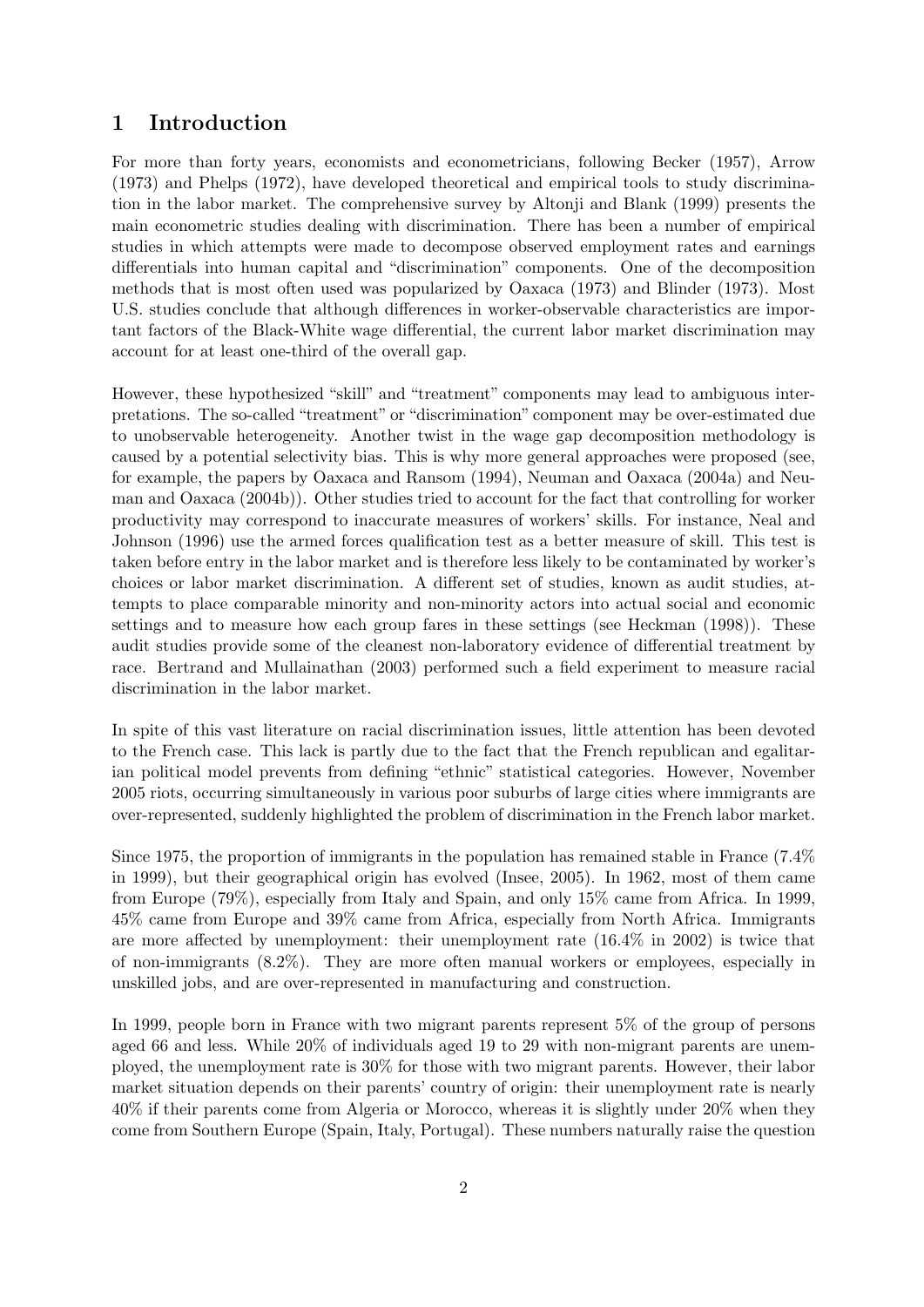of migrants' children labor market integration, but also of their potential discrimination. The situation of the children of African immigrants in the suburbs of French cities is particularly at stake.

Using longitudinal data coming from the French population censuses, Fougère and Safi (2005) show that being granted French citizenship has a positive impact on the employment probability of immigrants. This "naturalization premium" seems particularly important for immigrant groups facing difficulties when entering the labor market, that is, mostly men from sub-Saharan Africa and from Morocco, and women from Turkey and from North Africa. Silberman and Fournier (1999), and Meurs, Pailhé, and Simon (2005), suggest that children of immigrants might also suffer from discrimination in the labor market. Pouget (2005) focuses on the employment in the public sector. Aeberhardt and Pouget (2007) perform a switching regression model of wage determination and occupational employment which leads them to favour an interpretation in terms of occupational segregation, rather than mere wage discrimination. They use business survey data and therefore cannot take into account the selectivity bias associated with the unemployment status.

Our paper is the first econometric analysis that examines empirically both employment and wage differences between French workers with different national origins. For that purpose, we use a unique household survey, the Formation Qualification Professionnelle survey (here and after referred as FQP survey) performed in 2003 by the National Institute for Statistics and Economic Studies (Insee, Paris). This survey contains many socio-demographic and economic variables, and also accurate information on the residential area, especially the so-called "Zones Urbaines Sensibles" (ZUS) which are distressed areas often concentrating the migrant population.<sup>1</sup> In order to identify the potential effects of discrimination, we estimate a selection model allowing for the possible endogeneity of the employment situation. Due to the small sample size of the potentially discriminated group, we introduce a new methodology based on the use of counterfactual groups whose observable covariates are distributed as those of the potentially discriminated group. This method proves to give more precise estimates than the usual ones, but at the cost that we have to give up exact decompositions.

The structure of this paper is as follows. Section 2 presents the methodology. Section 3 provides details on the data. Section 4 outlines the main empirical findings.

# 2 Methodology

Empirical evidence of wage and participation discrimination toward workers of foreign origin is established through the decomposition method initiated by Oaxaca (1973) and Blinder (1973). Methods taking into account selectivity terms within this framework were introduced by Oaxaca and Ransom (1994), Neuman and Oaxaca (2004a) and Neuman and Oaxaca (2004b). Our contribution is inspired by their work and goes further in that sense.

<sup>1</sup>The program called "Zones Urbaines Sensibles" (ZUS) was launched in 1995; it concerns 751 disadvantaged zones which receive public extra resources and benefit from tax exemptions. In these zones, the unemployment rate is very high (25.4% in 1999, 39.5% for workers aged 15 to 24); the proportion of migrants is also very high (16.5% in 1999, vs. 5.6% in France)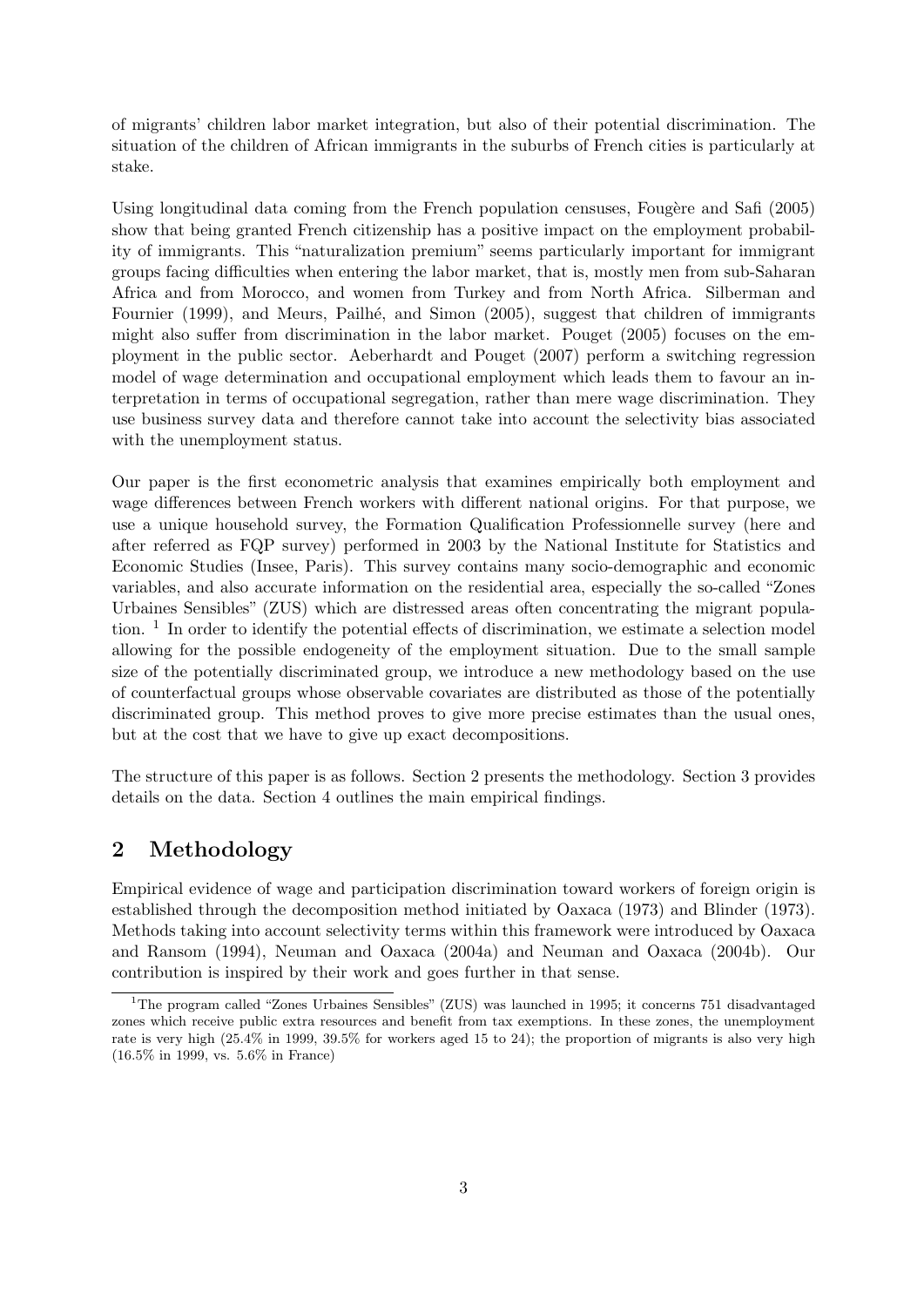### 2.1 The model

We denote  $w_{ij}$  the log-wage of the individual i in (demographic) group  $j \in \{A, B\}$ . Individuals belonging to group  $B$  are potentially discriminated. We suppose that the wage is generated by the following model:

$$
w_{ij} = X_i' \beta_j + u_{ij} \tag{1}
$$

The wage is only observed for employed individuals. A binary variable  $E_{ij}$  is set to 1 when i is employed, and 0 otherwise. It is generated by a latent random variable that is positive if and only if worker i is employed (and thus if the wage is observed).

$$
E_{ij}^* = Z'_i \gamma_j + \varepsilon_{ij}
$$
  

$$
E_{ij} = 1_{\{E_{ij}^* > 0\}}
$$

All observations within the same group are assumed independent and identically distributed. Errors  $u_{ij}$  and  $\varepsilon_{ij}$  are assumed zero-mean. Correlation between  $u_{ij}$  and  $\varepsilon_{ij}$  is a priori allowed. We assume for joint normality to estimate the system by maximum likelihood.

$$
\begin{pmatrix} \varepsilon_{ij} \\ u_{ij} \end{pmatrix} X_i, Z_i \quad \bigg) \sim \mathcal{N} \left( \begin{pmatrix} 0 \\ 0 \end{pmatrix}, \begin{bmatrix} 1 & \rho_j \sigma_j \\ \rho_j \sigma_j & \sigma_j^2 \end{bmatrix} \right)
$$
 (2)

#### 2.2 Decomposition of the employment gap

The decomposition of the difference in employment proportions across groups is a generalized form of the traditional Oaxaca (1973)-Blinder (1973) decomposition:

$$
\mathbb{E}[E_{iA}] - \mathbb{E}[E_{iB}] = \mathbb{E}_{Z_A}[\mathbb{E}(E_{iA}|Z_i)] - \mathbb{E}_{Z_B}[\mathbb{E}(E_{iA}|Z_i)]
$$
  
+ 
$$
\mathbb{E}_{Z_B}[\mathbb{E}(E_{iA}|Z_i)] - \mathbb{E}_{Z_B}[\mathbb{E}(E_{iB}|Z_i)]
$$
 (3)

Under simple regularity conditions on the distributions of  $Z_i$ , empirical counterparts are the following.

$$
(1/N_j) \sum_{i \in j} E_i \stackrel{p.s.}{\to} \mathbb{E}_{Z_j}[\mathbb{E}(E_{ij}|Z_i)] = \mathbb{E}[E_{ij}]
$$

$$
(1/N_B) \sum_{i \in B} \Phi(Z_i \hat{\gamma}_A) \stackrel{p.s.}{\to} \mathbb{E}_{Z_B}[\mathbb{E}(E_{iA}|Z_i)]
$$

Note that this decomposition may be performed only using results from estimation on group A. This is an important feature when, as it is the case in our empirical application, one of the two groups is too small to obtain precise estimates.

### 2.3 Decomposition of the wage gap

### 2.3.1 The no-correlation case

In a special case, the correlation between the errors of the two equations is zero. In this case, the wage equation can be estimated with no bias by OLS and the difference between expected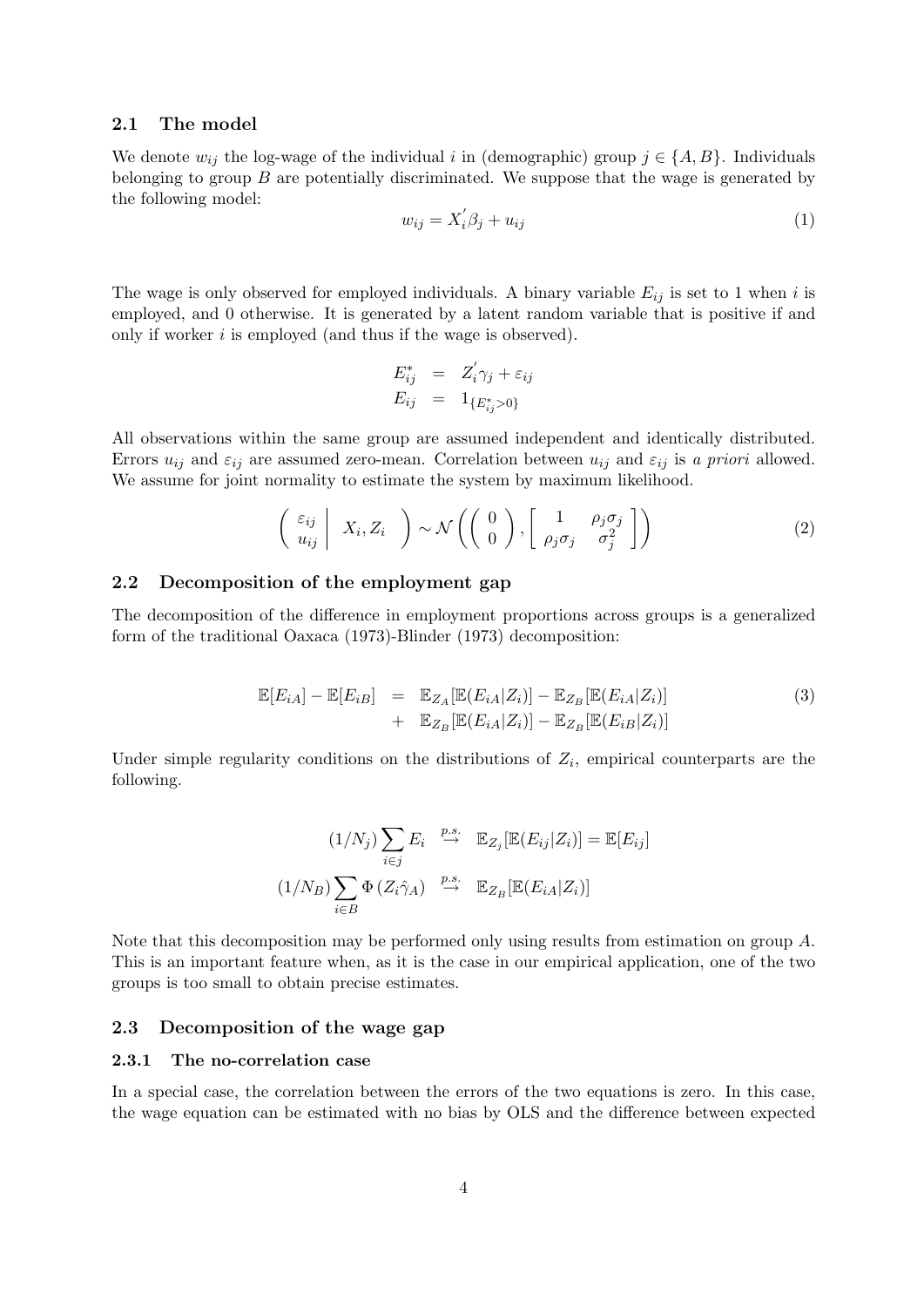log-wages may be split into two terms.

$$
\mathbb{E}[w_{iA}] - \mathbb{E}[w_{iB}] = (\mathbb{E}_A[X_i'] - \mathbb{E}_B[X_i'])\beta_A + \mathbb{E}_B[X_i](\beta_A - \beta_B)
$$
\n(4)

The first term of this sum is due to the average gap in individual characteristics between the two groups. The second one is the unexplained one. It is usually interpreted as the discrimination component.

Under simple regularity conditions on the distributions of  $X_i$ , empirical counterparts are the following.

$$
\sum_{i \in j} \frac{E_i w_i}{\sum_{i' \in j} E_{i'}} \stackrel{p.s.}{\to} \mathbb{E}_j[X'_i] \beta_j = \mathbb{E}[w_{ij}]
$$
  

$$
\sum_{i \in B} \frac{E_i X'_i}{\sum_{i' \in B} E_{i'}} \hat{\beta}_A \stackrel{p.s.}{\to} \mathbb{E}_B[X'_i] \beta_A
$$

Note that, as in the decomposition of the employment probabilities, we need only to estimate the model on group A.

#### 2.3.2 The selectivity terms

It is usually not correct to assume that the correlation of the errors of the two equations is zero. Therefore, OLS estimation of the sole wage equation leads to biased results. MLE or Heckman (1979) procedure has to be performed to obtain unbiased estimates. The difference between expected log-wages of employed workers in the two groups can be written as:

<span id="page-4-0"></span>
$$
\mathbb{E}\left[w_{iA}|E_{iA}=1\right]-\mathbb{E}\left[w_{iB}|E_{iB}=1\right] = \left(\mathbb{E}_{A}[X'_{i}|E_{iA}=1]-\mathbb{E}_{B}[X'_{i}|E_{iB}=1]\right)\beta_{A} \n+ \mathbb{E}_{A}[X'_{i}|E_{iA}=1](\beta_{A}-\beta_{B}) \n+ \rho_{A}\sigma_{A}\mathbb{E}_{A}[\lambda_{iA}|E_{iA}=1]-\rho_{B}\sigma_{B}\mathbb{E}_{B}[\lambda_{iB}|E_{iB}=1]
$$
\n(5)

In this expression,  $\lambda_{ij}$  is the inverse Mills' ratio, defined as:

$$
\lambda_{ij} = \frac{\varphi(Z'_i \gamma_j)}{\Phi(Z'_i \gamma_j)}
$$

where  $\varphi(.)$  and  $\Phi$  are respectively the pdf and the cdf of a normal distribution.

The first two terms of [\(5\)](#page-4-0) may be interpreted as before. The last one is attributed to the difference in selectivity terms between the two groups. Neuman and Oaxaca (2004a) and Neuman and Oaxaca (2004b) attempt to go one step further in splitting these selectivity terms and to incorporate the chunks in the explained or unexplained component. This approach relies on conventional choices we do not want to make. Moreover, estimation has to be performed on both groups.

#### 2.3.3 Decomposition of the marginal expectations

To avoid this drawback, one solution is to work with marginal expectations instead of conditional ones. This allows to get back to the initial decomposition.

$$
\mathbb{E}[w_{iA}] - \mathbb{E}[w_{iB}] = (\mathbb{E}_A[X_i'] - \mathbb{E}_B[X_i'])\beta_A + \mathbb{E}_B[X_i](\beta_A - \beta_B)
$$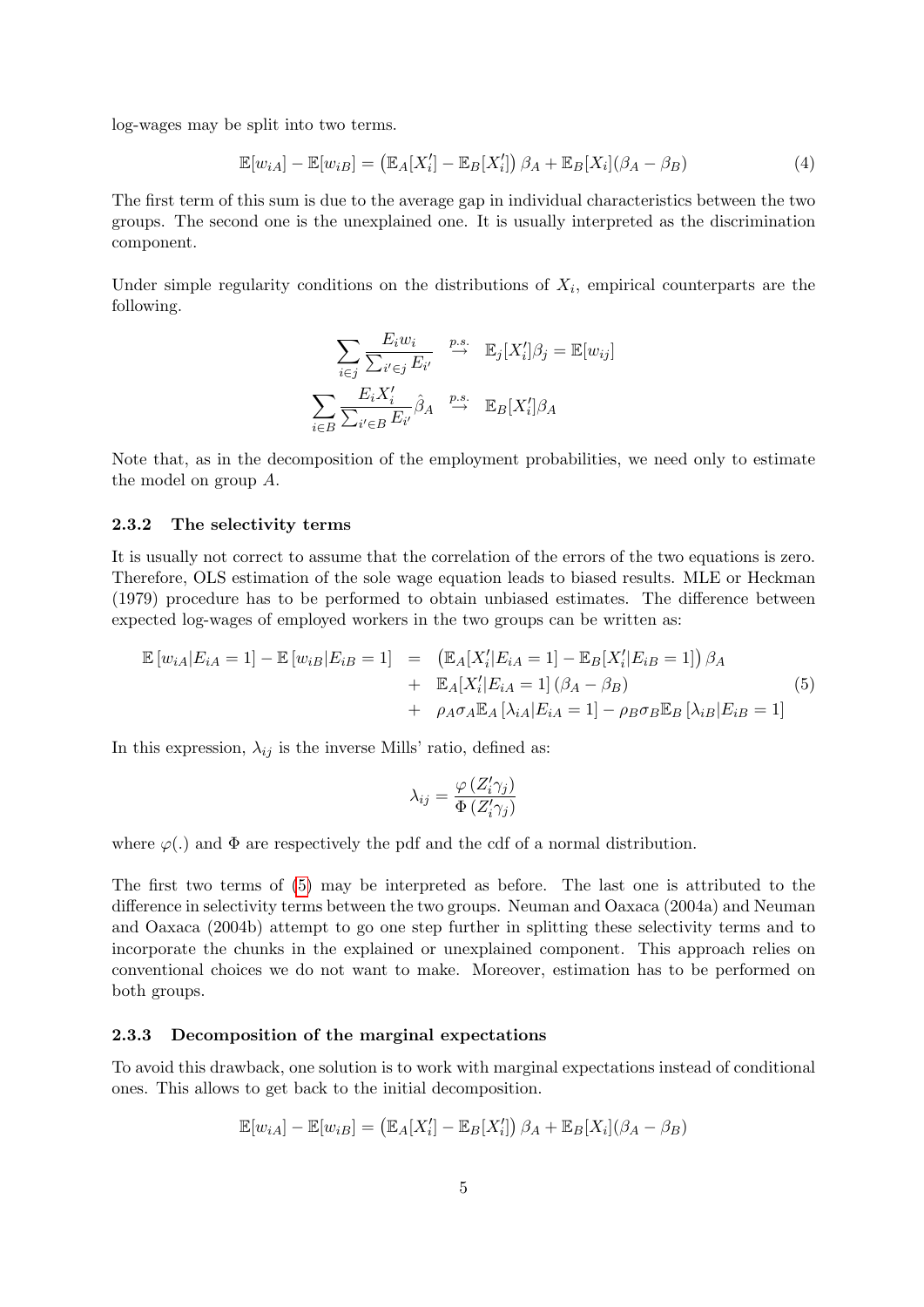This comes, however, at a high cost. Empirical counterparts of marginal expectations are not exactly observed, as wages are imputed for individuals who are not employed. This means that we have to rely on the  $\beta$ 's to assign a wage for every individual. Here, because group B is small, estimations on this group will have high standard errors. This will contaminate the decomposition results, for which we thus only achieve a poor precision.

Moreover, a practical problem method is that some of the  $X$  variables in the wage equation are not observed when the worker is not employed. For example, firm seniority can obviously not be observed for unemployed workers. When such covariates are not observed, we have to estimate their expected values, given the values of other observed covariates, from a regression model<sup>2</sup> estimated on the group of employed workers (either an OLS or a probit model, depending on the qualitative or quantitative nature of the missing covariate).

## 2.3.4 Counterfactuals

We have to deal with two issues here:

- 1. In our application, it is not reasonable to assume that there is no correlation between errors. Thus, we have to deal with selectivity.
- 2. We only want to carry estimation on group  $A$ , as group  $B$  is too small to obtain a satisfying precision on the results.

We present here a method using counterfactuals making it possible to meet both conditions. However, this comes at the cost that we have to give up exact decompositions. We compute the following two differentials:

$$
\Delta_1 = \frac{\mathbb{E}_{X_A, Z_A}[\mathbb{E}(w_{iA}E_{iA}|X_i, Z_i)]}{\mathbb{E}_{Z_A}[\mathbb{E}(E_{iA}|Z_i)]} - \frac{\mathbb{E}_{X_B, Z_B}[\mathbb{E}(w_{iA}E_{iA}|X_i, Z_i)]}{\mathbb{E}_{Z_B}[\mathbb{E}(E_{iA}|Z_i)]}
$$
  
\n
$$
\Delta_2 = \frac{\mathbb{E}_{X_B, Z_B, E_B}[\mathbb{E}(w_{iA}|X_i, Z_i, E_{iA} = 1)E_{iB}]}{\mathbb{E}_{Z_B}[\mathbb{E}(E_{iB}|Z_i)]} - \frac{\mathbb{E}_{X_B, Z_B}[\mathbb{E}(w_{iB}E_{iB}|X_i, Z_i)]}{\mathbb{E}_{Z_B}[\mathbb{E}(E_{iB}|Z_i)]}
$$

Since  $\mathbb{E}(w_{ij}E_{ij}|X_i, Z_i) = \mathbb{E}(w_{ij}|E_{ij}=1, X_i, Z_i)\mathbb{E}(E_{ij}|Z_i)$ , the two differentials can also be written as:

$$
\Delta_1 = \frac{\mathbb{E}_{X_A, Z_A}[\mathbb{E}(w_{iA}|X_i, Z_i, E_{iA} = 1)\mathbb{E}(E_{iA}|Z_i)]}{\mathbb{E}_{Z_A}[\mathbb{E}(E_{iA}|Z_i)]} - \frac{\mathbb{E}_{X_B, Z_B}[\mathbb{E}(w_{iA}|X_i, Z_i, E_{iA} = 1)\mathbb{E}(E_{iA}|Z_i)]}{\mathbb{E}_{Z_B}[\mathbb{E}(E_{iA}|Z_i)]}
$$
\n
$$
\Delta_2 = \frac{\mathbb{E}_{X_B, Z_B, E_B}[\mathbb{E}(w_{iA}|X_i, Z_i, E_{iA} = 1)E_{iB}]}{\mathbb{E}_{Z_B}[\mathbb{E}(E_{iB}|Z_i)]} - \frac{\mathbb{E}_{X_B, Z_B}[\mathbb{E}(w_{iB}|X_i, Z_i, E_{iB} = 1)\mathbb{E}(E_{iB}|Z_i)]}{\mathbb{E}_{Z_B}[\mathbb{E}(E_{iB}|Z_i)]}
$$

 $\Delta_1$  may directly be compared to the raw wage gap between the two groups. The second term of  $\Delta_1$  is a counterfactual expected wage. It amounts to the average log-wage that a nondiscriminated individual would earn if he had the same characteristics  $X$  and  $Z$  than an average member of group B.  $\Delta_2$  corresponds to some unexplained component of the wage gap. The first term of  $\Delta_2$  is also a counterfactual wage. It is the average wage of an employed member of group  $B$  if he had group  $A$ 's coefficients in the wage equation. If the two groups had equal returns to their endowments,  $\Delta_2$  would be clearly zero, even with different distributions of the

<sup>&</sup>lt;sup>2</sup>In the empirical application, we have checked that our results are not significantly affected by the choice of the imputation method.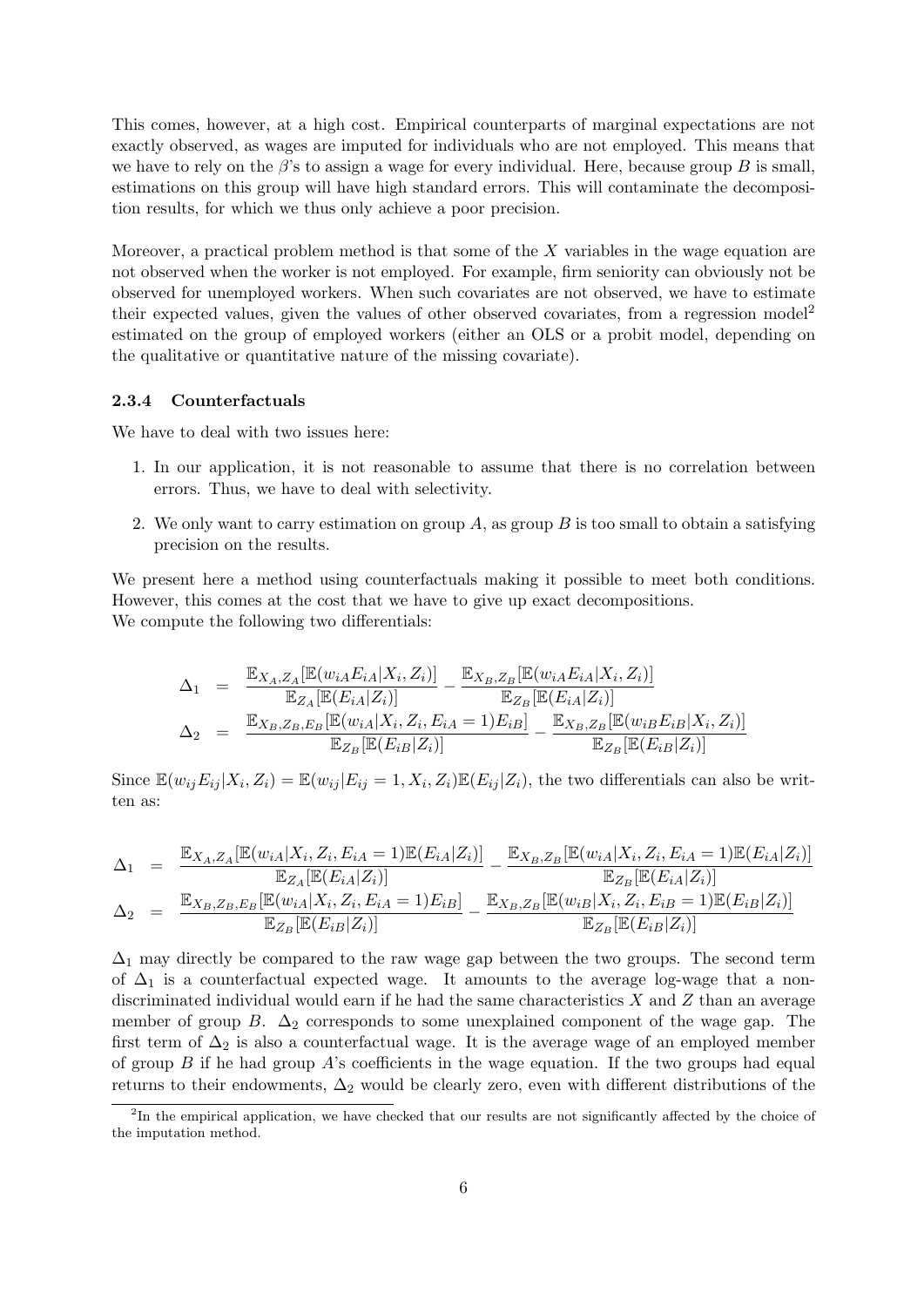endowments across groups.

Empirical counterparts are the following:

$$
\sum_{i \in j} \frac{w_i E_i}{\sum_{i' \in j} E_{i'}} \xrightarrow{p.s.} \frac{\mathbb{E}_{X_j, Z_j}[\mathbb{E}(w_{ij} E_{ij} | X_i, Z_i)]}{\mathbb{E}_{Z_j}[\mathbb{E}(E_{ij} | Z_i)]}
$$
\n
$$
\sum_{i \in B} \left( \frac{\Phi(Z_i \hat{\gamma}_A)}{\sum_{i' \in B} \Phi(Z_{i'} \hat{\gamma}_A)} \right) \left( X_i \hat{\beta}_A + \hat{\rho}_A \hat{\sigma}_A \frac{\varphi(Z_i \hat{\gamma}_A)}{\Phi(Z_i \hat{\gamma}_A)} \right) \xrightarrow{p.s.} \frac{\mathbb{E}_{X_B, Z_B}[\mathbb{E}(w_{iA} | X_i, Z_i, E_{iA} = 1)\mathbb{E}(E_{iA} | Z_i)]}{\mathbb{E}_{Z_B}[\mathbb{E}(E_{iA} | Z_i)]}
$$
\n
$$
\sum_{i \in B} \frac{E_i}{\sum_{i' \in B} E_{i'}} \left( X_i \hat{\beta}_A + \hat{\rho}_A \hat{\sigma}_A \frac{\varphi(Z_i \hat{\gamma}_A)}{\Phi(Z_i \hat{\gamma}_A)} \right) \xrightarrow{p.s.} \frac{\mathbb{E}_{X_B, Z_B, E_B}[\mathbb{E}(w_{iA} | X_i, Z_i, E_{iA} = 1)E_{iB}]}{\mathbb{E}_{Z_B}[\mathbb{E}(E_{iB} | Z_i)]}
$$

The second empirical counterfactual is supposed to estimate the mean of  $w_{iA}$  over the individuals of B such that  $E_{iA} = 1$ . In that sense, the numerator alone  $\mathbb{E}_{X_B, Z_B}[\mathbb{E}(w_{iA}E_{iA}|X_i, Z_i)]$  would correspond to a mean over all individuals computed with  $w_{iA}$  for those for whom  $E_{iA} = 1$  and 0 for those for whom  $E_{iA} = 0$ . In order to match an "observed" mean (in which we would not have the 0's), we correct for the proportion of individuals such that  $E_{iA} = 1$ . This explains the term  $\mathbb{E}_{Z_B}[\mathbb{E}(E_{iA}|Z_i)]$  at the denominator.

The third empirical counterfactual makes sense if we assume that an individual for whom  $E_{iB} = 1$ would also have  $E_{iA} = 1$ .

The choice of these empirical counterfactuals comes from the fact that under simple regularity conditions on  $X_j$  and  $Z_j$  the following three expressions have the same limit:

$$
\sum_{i \in j} \frac{w_i E_i}{\sum_{i' \in j} E_{i'}}
$$
\n
$$
\sum_{i \in j} \left( \frac{\Phi(Z_i \hat{\gamma}_j)}{\sum_{i' \in j} \Phi(Z_{i'} \hat{\gamma}_j)} \right) \left( X_i \hat{\beta}_j + \hat{\rho}_j \hat{\sigma}_j \frac{\varphi(Z_i \hat{\gamma}_j)}{\Phi(Z_i \hat{\gamma}_j)} \right)
$$
\n
$$
\sum_{i \in j} \frac{E_i}{\sum_{i' \in j} E_{i'}} \left( X_i \hat{\beta}_j + \hat{\rho}_j \hat{\sigma}_j \frac{\varphi(Z_i \hat{\gamma}_j)}{\Phi(Z_i \hat{\gamma}_j)} \right)
$$

The first expression is the average of the observed wages computed on the employed individuals of  $j$  only. The second is the weighted average of the expected wages conditional on being employed, computed on all individuals of j with weights equal to their probability of being employed. The third is the average of the expected wages conditional on being employed, computed on the employed individuals of j only.

#### <span id="page-6-0"></span>2.3.5 Decompositions and Entry Barriers

In classical Oaxaca-Blinder type methods, exact decomposition can be performed and raw wage gaps are separated into two (or more) parts. In our case, the selection process creates a second issue, apart from biasing the coefficients. Since the selection process may differ across the two populations, it has to be accounted for in the interpretation of the gaps, otherwise one would compare populations which did not face the same selection process.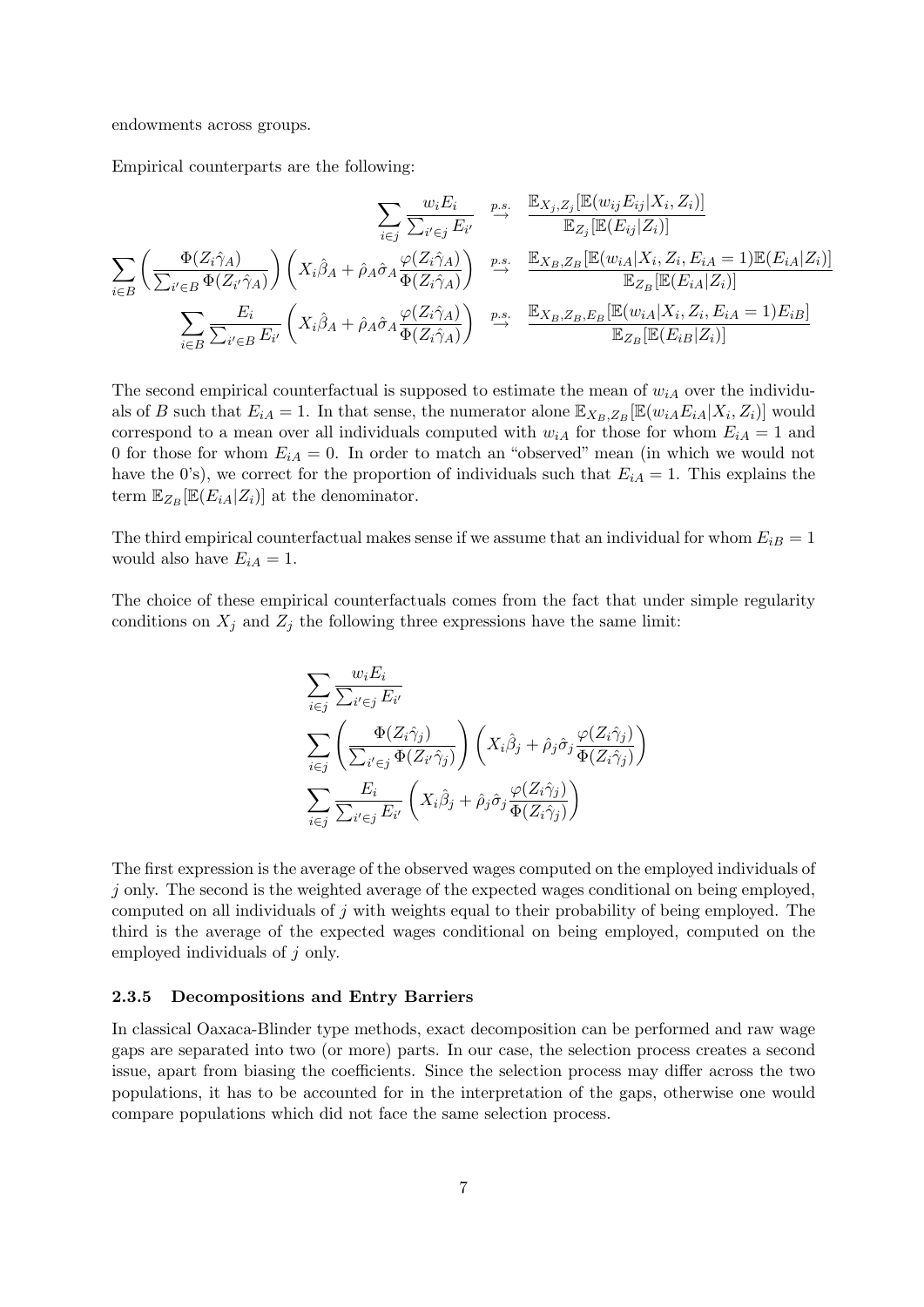

<span id="page-7-0"></span>Figure 1: Entry barriers and differences of support

Our method allows us to deal with small samples but we lose the possibility of performing the usual type of decompositions:  $\Delta_1$  and  $\Delta_2$  could be interpreted as the structural and unexplained part of two different "raw wage gaps" which we can not compute here without estimating the model on the smaller population.

Indeed, the "raw wage gap" corresponding to  $\Delta_1$  would be the wage gap that would be observed if the selection process for population B were the same as for population A:

$$
\frac{\mathbb{E}_{X_A,Z_A}[\mathbb{E}(w_{iA}E_{iA}|X_i,Z_i)]}{\mathbb{E}_{Z_A}[\mathbb{E}(E_{iA}|Z_i)]} - \frac{\mathbb{E}_{X_B,Z_B}[\mathbb{E}(w_{iB}E_{iA}|X_i,Z_i)]}{\mathbb{E}_{Z_B}[\mathbb{E}(E_{iA}|Z_i)]}
$$

And the "raw wage gap" corresponding to  $\Delta_2$  would be the wage gap that would be observed if the selection process for population A were the same as for population B:

$$
\frac{\mathbb{E}_{X_A,Z_A}[\mathbb{E}(w_{iA}E_{iB}|X_i,Z_i)]}{\mathbb{E}_{Z_A}[\mathbb{E}(E_{iB}|Z_i)]}-\frac{\mathbb{E}_{X_B,Z_B}[\mathbb{E}(w_{iB}E_{iB}|X_i,Z_i)]}{\mathbb{E}_{Z_B}[\mathbb{E}(E_{iB}|Z_i)]}
$$

Figure [1](#page-7-0) illustrates this issue of the different supports. The observed "raw wage gap" corresponds to the difference in wages between populations A and B, whereas for instance,  $\Delta_1$  involves the virtual population  $B^*$ , which corresponds to the individuals of B who would be working if they faced the same selection as individuals from A.

In particular, the observed mean wage gap cannot be decomposed using  $\hat{\Delta}_1$  and  $\hat{\Delta}_2$ . If we note:

$$
\Delta = \frac{\mathbb{E}_{X_A, Z_A}[\mathbb{E}(w_{iA}E_{iA}|X_i, Z_i)]}{\mathbb{E}_{Z_A}[\mathbb{E}(E_{iA}|Z_i)]} - \frac{\mathbb{E}_{X_B, Z_B}[\mathbb{E}(w_{iB}E_{iB}|X_i, Z_i)]}{\mathbb{E}_{Z_B}[\mathbb{E}(E_{iB}|Z_i)]}
$$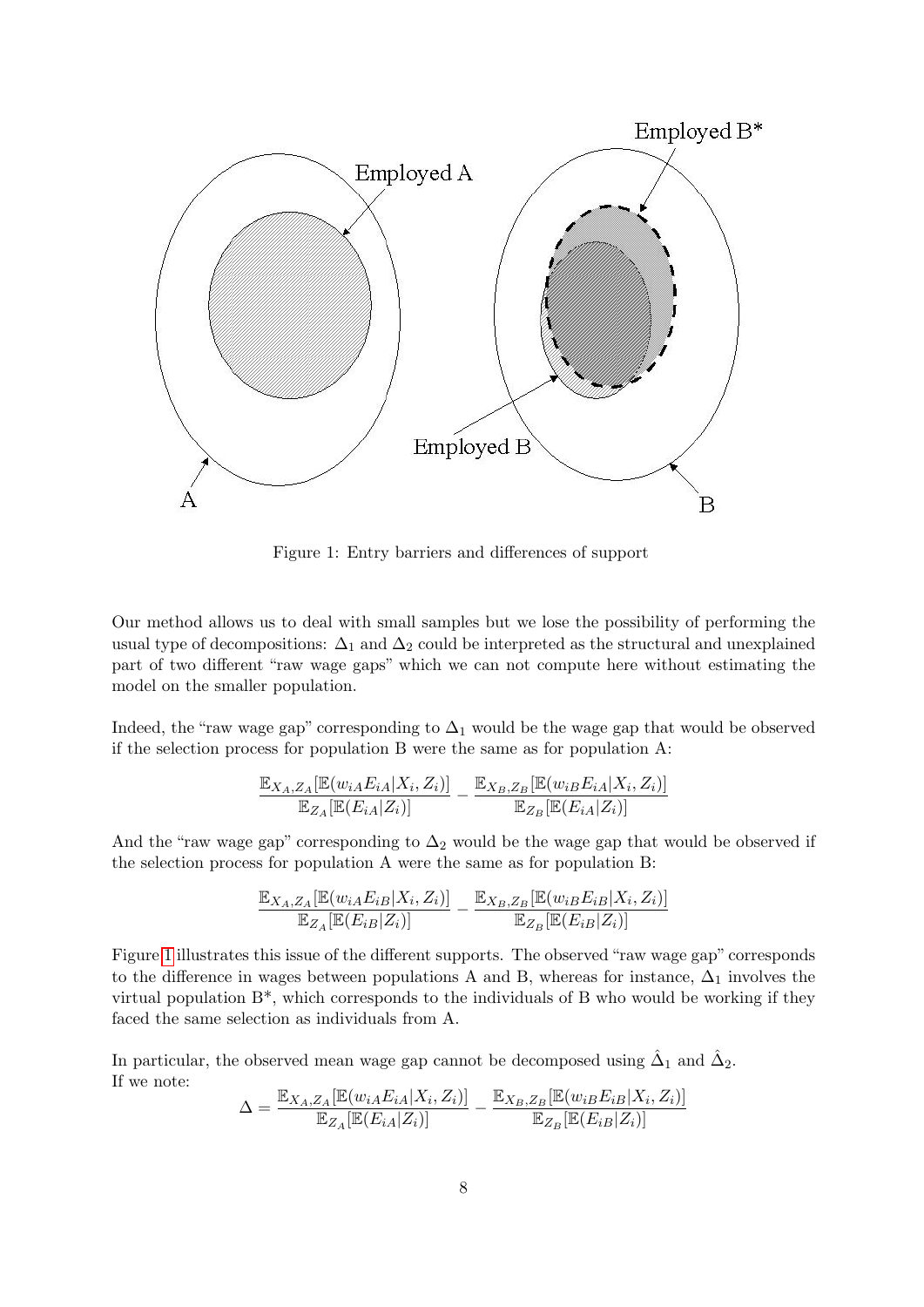then,  $\Delta - \Delta_1$  and  $\Delta - \Delta_2$  have no simple interpretation and cannot be interpreted as an unexplained and a structural gap.

However, this does not seem to be a major problem as the terms  $\Delta_1$  and  $\Delta_2$  are meaningful by themselves. The structural gap may be interpreted as an aggregated indicator of the overall differences of observable endowments between the populations if they both faced the selection process of population A. Since the wages are considered in logarithm, the unexplained gap can be seen, at the first order, as the mean of the relative difference between the observed wage and the expected wage for the potentially discriminated population B.

# 3 Data

To our knowledge, the survey "Formation Qualification Professionnelle" (hereafter, FQP) performed by Insee (Paris) in 2003 is the first major French survey that collects information on national origin of persons as well as information on wages and employment for a representative sample of the French population.

# 3.1 The Formation Qualification Professionnelle Survey (FQP, 2003)

The 2003 FQP survey follows similar surveys conducted in 1970, 1977, 1985 and 1993 by Insee (Paris), two, three or four years after a population census.

Using a complex sampling design, they cover all men and women in metropolitan France with a quite substantial number of individual face-to-face interviews (39 285 in 2003). In France these surveys are usually considered as offering a unique information about the returns to education, the efficiency of the educational system, the impact of social origin on academic and professional success, the impact of vocational training on careers, in terms of mobility or earnings. It also permits to conduct studies on specific populations, e.g. the rise of unemployment among high school drop-outs in the nineties. The questionnaire is made of five parts: professional mobility, initial education, vocational training, social origin and earnings. FQP is the only survey that allows to link these five topics and observe their interactions. Many questions in the 2003 survey are the same as in the previous surveys, conducted in 1964, 1970, 1977, 1985, and 1993. However, the 2003 survey focuses on professional mobility with a particular emphasis on the professional career in the past five years. Special attention is also put upon organizational and technological changes that employees face during their career.

The reference population consists in all individuals aged 18 to 65, who live in France (metropolitan area) in an ordinary dwelling. Within each dwelling, if there are more than two persons in the scope of the survey, only two are randomly drawn and surveyed. The initial sample comprises 40 000 dwellings. Due to vacancies and refusal of participation, the final sample contains about 40 000 individuals. The survey is conducted in face-to-face interviews using CAPI (computer assisted personal interviewing). After the description of the household, which takes about 3 minutes, the survey questionnaire takes about 30 minutes per person. The data collection took place between April and July 2003.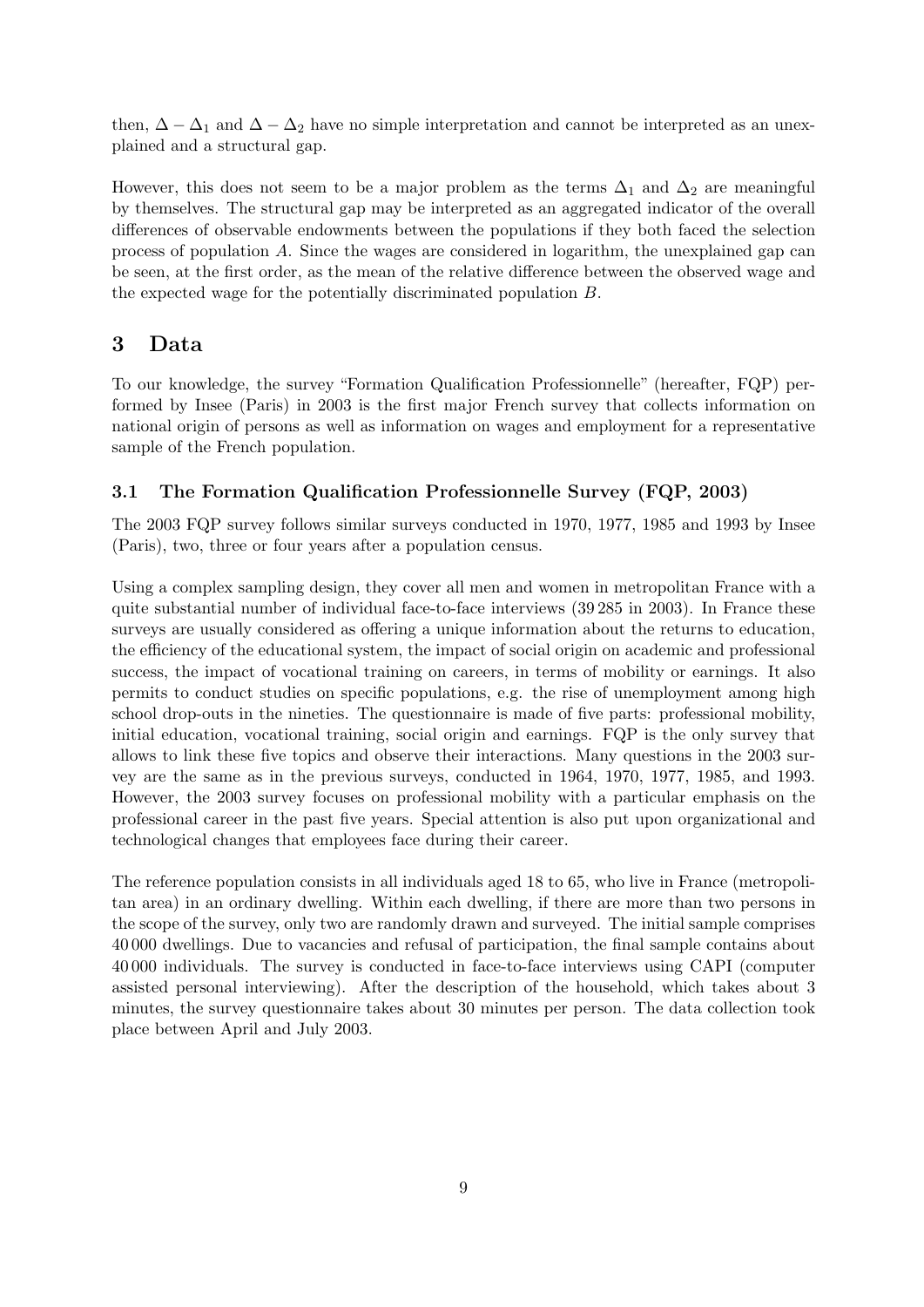# 3.2 Sample and groups considered for the analysis

### 3.2.1 Scope of the study

Our final sample includes all wage earners as well as the non-working population, except students and retired individuals. This choice can of course be challenged because of the potential endogeneity of the decision regarding the length of the studies and the enrollment in early retirement plans, but they seemed to be appropriate for our study.

The model distinguishes between those who receive wages and those who do not. Therefore we exclude from our analysis those who receive only non wage compensations (they account for a very small part of the population). Here again, we could have modeled intermediate decisions, but the quality of the estimates would have probably been very poor given the very small size of this particular sample. We also leave aside those who do not answer the wage question and those who say they do not know it.

In this survey, sampled individuals are asked information about their professional situation at the time of the interview (2003) and other information that allows to know their situation in the labor market in 2002 (in particular their annual earnings). Since earnings are key variables in our study and are available only for the year 2002, we have to reconstruct explicitly the individual situation in the labor market during that year. One question allows us to know directly whether the person worked in 2002 and earned a wage. It also informs on those who earned non-wage compensations. Among those who did not work in 2002, we need to identify students and retired people. For the students, we know the period of their studies. For the retired and early retired people, we consider that retirement is an absorbing state (that is those who retired in 2002 are still retired in 2003). Therefore we consider as retired in 2002, those who were retired in 2003 and who had left their last job in 2001 or before. By doing this, there is a risk that we get rid of those who were unemployed during their last year before retirement. In principle, this question could be assessed using the individual calendar of events, but so far, the high rate of non-response for this part of the survey does not allow us to use it efficiently.

### 3.2.2 Sub-populations of interest

Most of our results concern two subsamples of French individuals. First those with at least one parent who had the citizenship of an African country at birth (Maghreb included), second, those whose both parents were French at birth and born in France. We exclude those for whom the citizenship at birth of at least one of the parents is unknown, except if only one citizenship is known and corresponds to an African country.

The group with the French parents is the reference group, and the other one corresponds to the group of potentially discriminated individuals. Since the reference group is relatively large, it allows us to impose conditions on both citizenship and country of birth of the parents, which should improve its homogeneity. Note that, despite the fact that we can identify the "second generation", since the sample size is too small, we present only some descriptive statistics concerning this specific subsample.

## 3.2.3 Unemployment

As explained before, the 2003 FQP survey informs accurately on the situation at the date of the interview, and a calendar describes the past five years of professional life (but it has too many missing values to be used directly). Here we describe briefly a method for distinguishing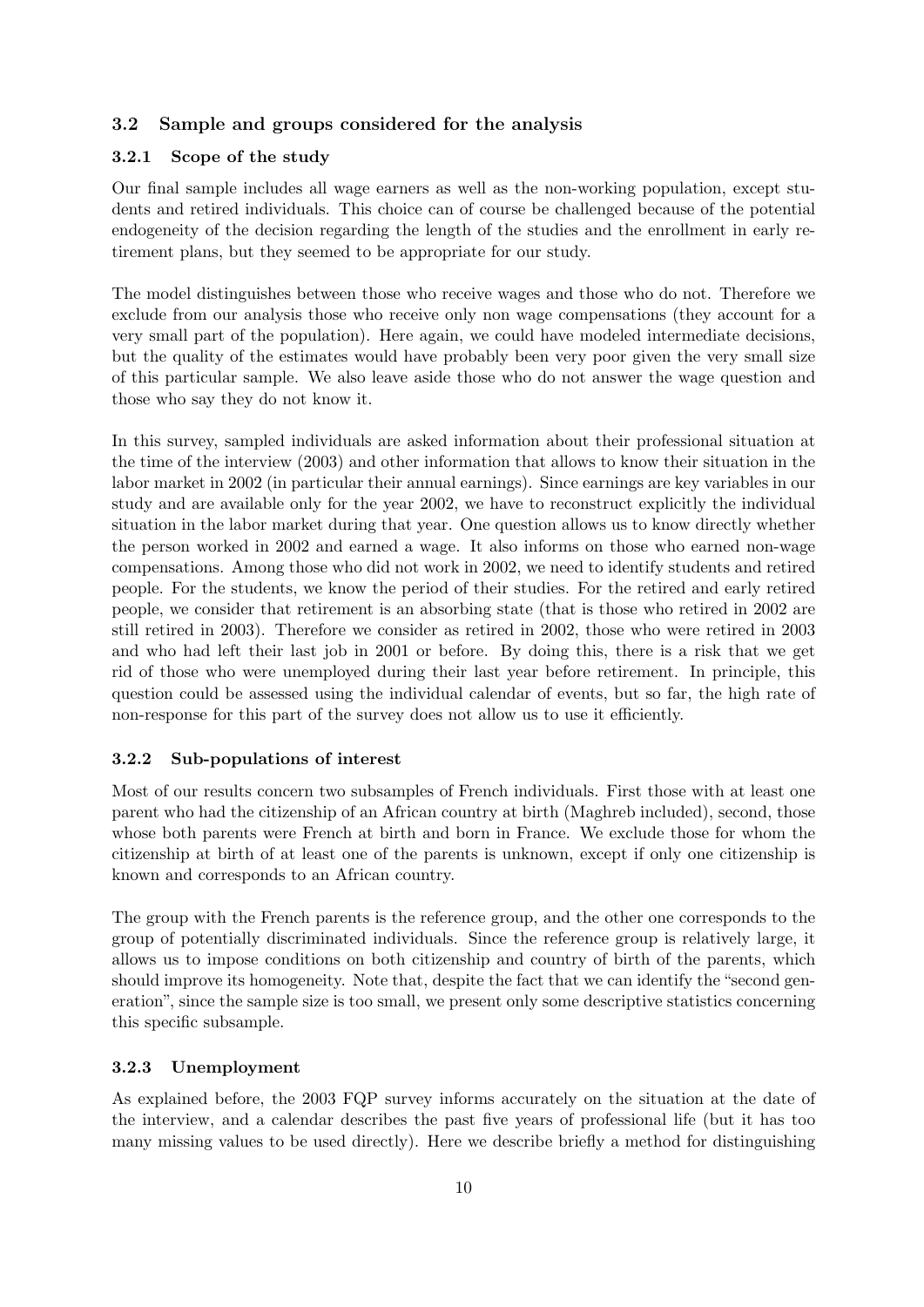unemployed individuals from persons who were inactive. This distinction is used to compare the different sub-populations when calculating descriptive statistics, but it is not used for estimating the model. The difficulty is to find, among those who did not work in 2002, those who were effectively unemployed.

First we distinguish between the individuals who worked in 2002 and those who did not. Among those who did not, we check if they ever worked before. Among those who never worked, we keep only the unemployed who were not students in 2002. Among those who had a job in the past, some of them left it less than five years ago and others more than five years ago. For the latter, we have only very few information and we consider as unemployed those who were unemployed at the time of the interview. For those whose last job occurred in the last five years, we have more information, including their current situation and the reason why they left their last job. We consider as unemployed those who were unemployed when they left their last occupation and were still unemployed at the time of the interview. A few people declare themselves as unemployed just after leaving their last job but are out of the labor force (retired, back to school or university, or inactive) at the time of the interview. And among those who declare themselves as unemployed, some left their job for health or family reasons, i.e. another reason than a layoff, a quit or the termination of a temporary labor contract. In that case we do not know whether these individuals participated in the labor market in 2002 and we exclude them from the unemployed group. We might therefore slightly underestimate the number of unemployed people by putting some of them into the inactive group.

As shown in Table [1,](#page-11-0) individuals with African origin are relatively much more numerous in all precarious situations:  $9.3\%$  of them were unemployed for twelve months whereas only  $3.5\%$ were in that situation in the reference population. They are also much more likely to be inactive or to have worked less than twelve months during the year.

# 3.2.4 Outcomes and covariates

The variable of interest is the logarithm of the individual wage. More precisely, we use the wage in full-time full-year equivalent. Distributions and means of this variable for the different sub-populations are shown in Table [3.](#page-13-0) This table also shows labor market status and workers' occupations for both groups.

We distinguish between different categories of individuals, according to their gender, their marital status, the presence of children and the presence of a working spouse. Household composition is different in the two subgroups (see Tables [1](#page-11-0) and [2\)](#page-12-0). In particular, single women with children, but also men and women having children and a non-working spouse, are relatively more numerous among persons of African origin. On the opposite, women without children are less represented in the latter group.

For persons with African origin, the distribution of ages is shifted to the left: they are more numerous in the youngest age groups (see Tables [1](#page-11-0) and [2\)](#page-12-0). There are much more people without any diploma among individuals of African origin. The rest of the education distribution looks the same, except for vocational degrees which are relatively less common for those with African origin. Between the two groups, there is a huge difference both in terms of concentration around Paris and in the number of people residing in a "Zone Urbaine Sensible" (ZUS): individuals with African origin are much more concentrated in the Paris region and in ZUS areas. Table [8](#page-22-0) in Appendix presents sample sizes in more detail.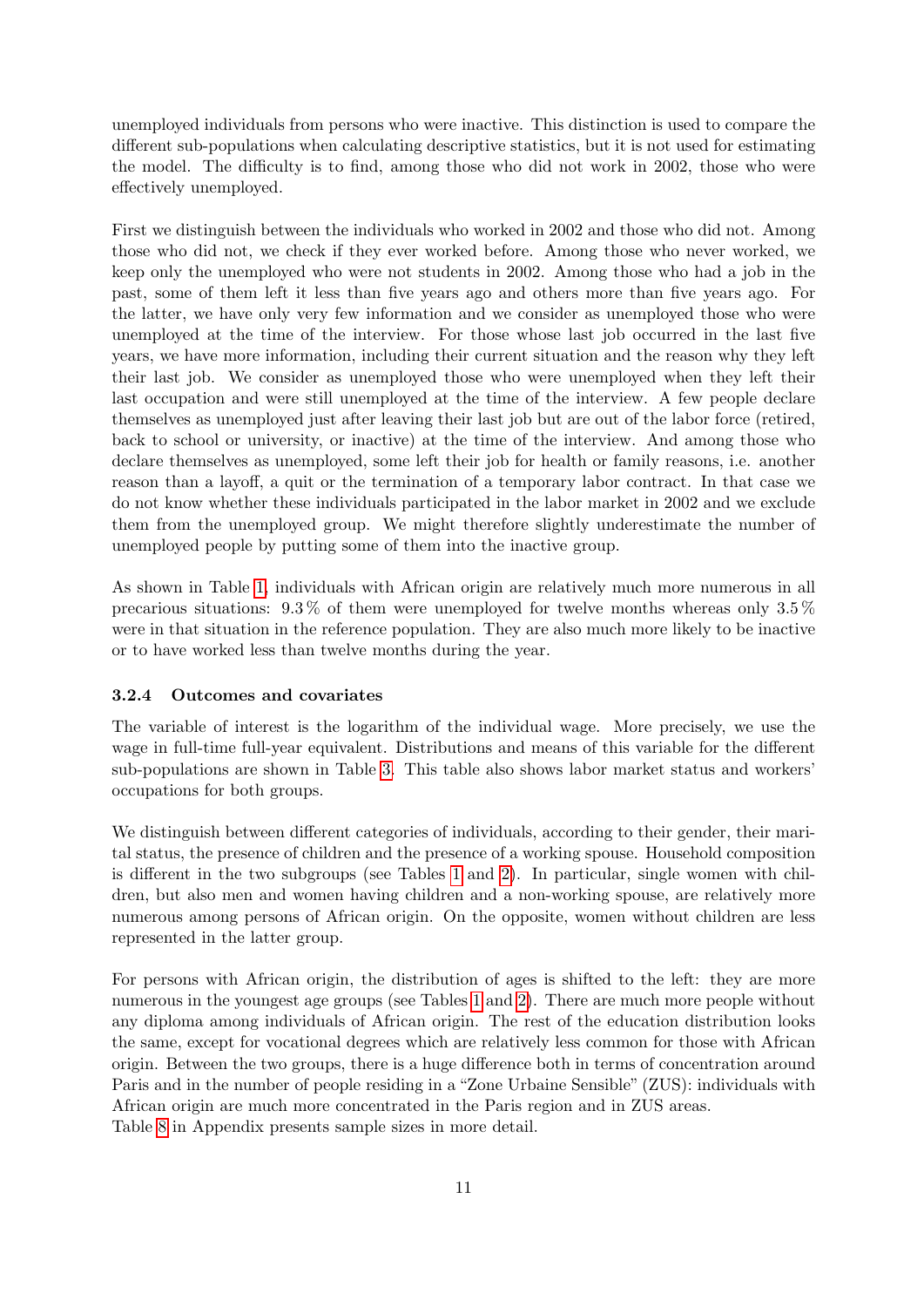|                                                |           | $\%$   |
|------------------------------------------------|-----------|--------|
| National origin of the parents                 | France    | Africa |
| Number of observations                         | $22\,255$ | 894    |
| Gender                                         |           |        |
| Female                                         | 54,2      | 53,9   |
| Male                                           | 45,8      | 46,1   |
| Age                                            |           |        |
| less than 20                                   | 0,5       | 1,6    |
| $\it 20$ to $\it 29$                           | 15,4      | 24,6   |
| 30 to 39                                       | 29,4      | 34,9   |
| $40$ to $49$                                   | 27,0      | 24,9   |
| $50\ to\ 59$                                   | 24,0      | 11,9   |
| 60 and more                                    | 3,7       | 2,1    |
| Diploma                                        |           |        |
| Graduate                                       | 11,7      | 11,1   |
| Some College                                   | 11,1      | 8,5    |
| Completed High School                          | 16,0      | 14,5   |
| Vocational Degree                              | 26,4      | 20,8   |
| Junior High School                             | 9,5       | 11,1   |
| No Diploma                                     | 25,3      | 34,0   |
| Household                                      |           |        |
| Single Man without Children                    | 7,1       | 5,7    |
| Single Man with Children                       | 2,1       | 3,0    |
| Single Woman without Children                  | 7,1       | 6,7    |
| Single Woman with Children                     | 5,5       | 8,4    |
| Man with working Spouse with Children          | 17,0      | 12,1   |
| Man with working Spouse without Children       | 7,3       | 4,8    |
| Man with non working Spouse with Children      | 8,9       | 18,7   |
| Man with non working Spouse without Children   | 3,5       | 1,8    |
| Woman with working Spouse with Children        | 23,2      | 22,5   |
| Woman with working Spouse without Children     | 9,0       | 4,9    |
| Woman with non working Spouse with Children    | 4,2       | 9,2    |
| Woman with non working Spouse without Children | 5,2       | 2,2    |
| Residence                                      |           |        |
| <i>Not Poor</i> $\times$ <i>Rest of France</i> | 81,9      | 46,6   |
| $Not\ Poor \times \ Paris\ and\ Suburbs$       | 13,3      | 30,2   |
| $Poor \times Rest$ of France                   | 3,5       | 15,1   |
| $Poor \times Paris$ and Suburbs                | 1,2       | 8,1    |
| Situation on the Labor Market                  |           |        |
| 12 months FT                                   | 59,5      | 48,0   |
| 12 months PT                                   | 9,9       | 6,0    |
| 12 months FT/PT                                | 1,3       | 1,2    |
| 12 months unemployed                           | 3,5       | 9,3    |
| some work (various situations)                 | 13,7      | 18,7   |
| no work (various situations)                   | 11,9      | 16,8   |

<span id="page-11-0"></span>Table 1: Descriptive statistics

Note: All statistics are computed using individual weights. All sub-columns sum to 100 %. Reading: Among French individuals whose both parents are French at birth, 54.2 % are women. Source: Formation Qualification Professionnelle survey (FQP), Insee, Paris, 2003.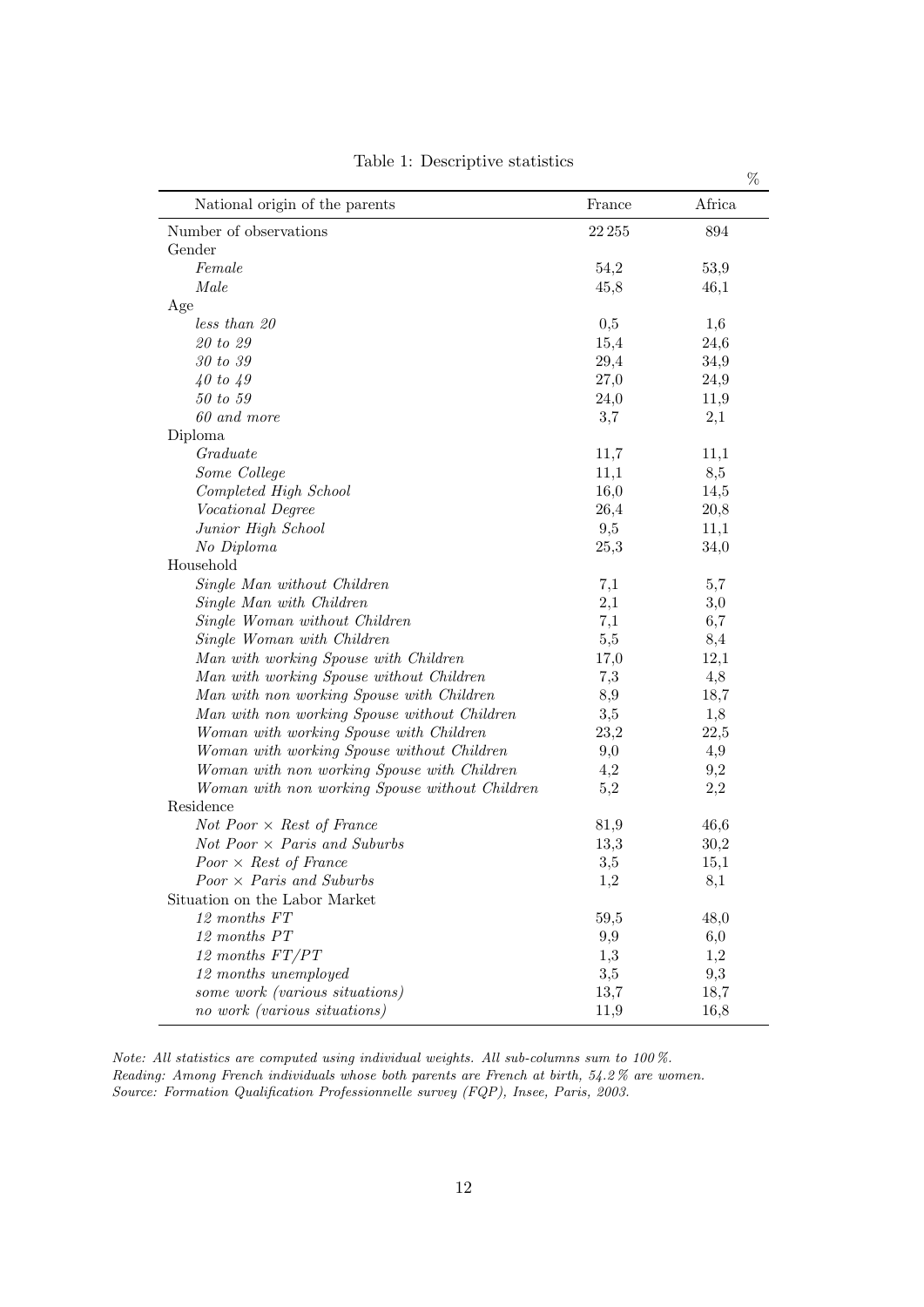| National origin of the parents                 | France           |          | Africa           |          |
|------------------------------------------------|------------------|----------|------------------|----------|
|                                                | non-<br>employed | employed | non-<br>employed | employed |
| Number of observations                         | 3988             | 18267    | 273              | 621      |
| Gender                                         |                  |          |                  |          |
| Female                                         | 77,0             | 49,2     | 72,2             | 45,9     |
| Male                                           | 23,0             | 50,8     | 27,8             | 54,1     |
| Age                                            |                  |          |                  |          |
| less than 20                                   | 1,6              | 0,3      | 4,4              | 0,3      |
| 20 to 29                                       | 14,4             | 15,6     | 30,4             | 22,1     |
| 30 to 39                                       | 21,9             | 31,0     | 33,7             | 35,4     |
| 40 to 49                                       | 19,4             | 28,6     | 16,8             | 28,5     |
| $50\ to\ 59$                                   | 31,6             | 22,4     | 11,7             | 11,9     |
| 60 and more                                    | 11,1             | 2,1      | 2,9              | 1,8      |
| Diploma                                        |                  |          |                  |          |
| Graduate                                       | 6,7              | 12,8     | 5,9              | 13,4     |
| Some College                                   | 5,6              | 12,3     | 5,5              | 9,8      |
| Completed High School                          | 11,9             | 16,9     | 11,0             | 16,1     |
| Vocational Degree                              | 23,1             | 27,2     | 17,9             | 22,1     |
| Junior High School                             | 10,3             | 9,3      | 12,5             | 10,5     |
| No Diploma                                     | 42,5             | 21,6     | 47,3             | 28,2     |
| Household                                      |                  |          |                  |          |
| Single Man without Children                    | 5,9              | 7,3      | 5,1              | 6,0      |
| Single Man with Children                       | 2,4              | 2,0      | 3,7              | 2,7      |
| Single Woman without Children                  | 6,8              | 7,1      | 4,8              | 7,6      |
| Single Woman with Children                     | 7,9              | 4,9      | 12,5             | 6,6      |
| Man with working Spouse with Children          | 3,3              | 20,0     | 4,0              | 15,6     |
| Man with working Spouse without Children       | 2,9              | 8,3      | 1,1              | 6,4      |
| Man with non working Spouse with Children      | 5,5              | 9,6      | 12,8             | 21,3     |
| Man with non working Spouse without Children   | 3,0              | 3,6      | 1,1              | 2,1      |
| Woman with working Spouse with Children        | 30,2             | 21,7     | 31,1             | 18,7     |
| Woman with working Spouse without Children     | 9,3              | 8,9      | 5,1              | 4,8      |
| Woman with non working Spouse with Children    | 8,8              | 3,2      | 15,4             | 6,4      |
| Woman with non working Spouse without Children | 14,1             | 3,3      | 3,3              | 1,8      |
| Residence                                      |                  |          |                  |          |
| Not $ZUS \times Rest$ of France                | 83,4             | 81,6     | 50,5             | 44,9     |
| Not $ZUS \times Paris$ and Suburbs             | 9,4              | 14,1     | 21,6             | 34,0     |
| $ZUS \times Rest$ of France                    | 5,9              | 3,0      | 20,1             | 12,9     |
| $ZUS \times Paris$ and Suburbs                 | $1,\!3$          | 1,2      | 7,7              | 8,2      |

<span id="page-12-0"></span>Table 2: Differences in observable covariates between employed and non-employed individuals  $\%$ 

Note: All statistics are computed using individual weights. All sub-columns sum to 100 %.

Reading: Among non-employed French individuals whose both parents are French at birth, 77.0 % are women. Source: Formation Qualification Professionnelle survey (FQP), Insee, Paris, 2003.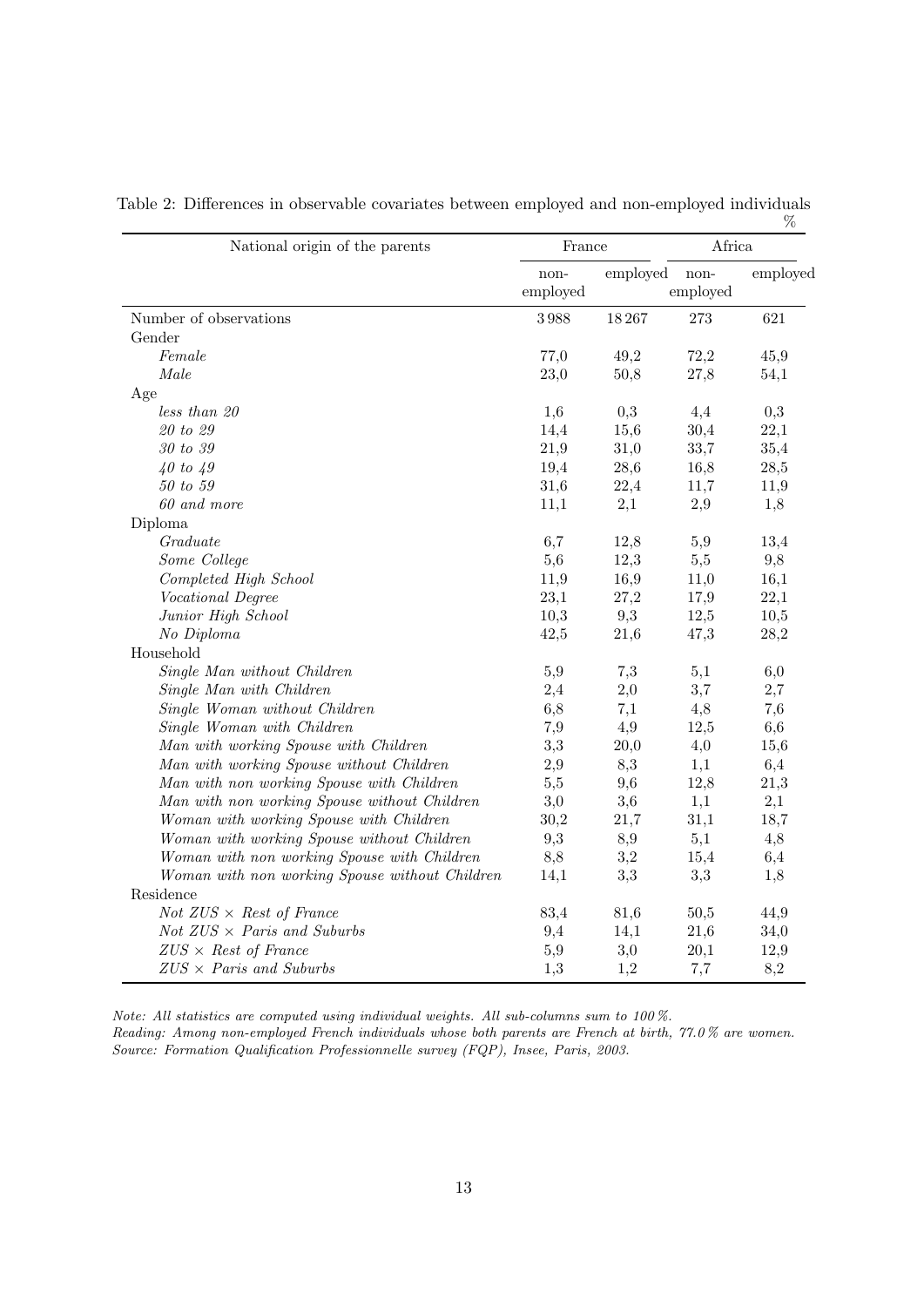<span id="page-13-0"></span>

| National origin of the parents        |         | France |         | Africa |  |  |
|---------------------------------------|---------|--------|---------|--------|--|--|
|                                       | not ZUS | ZUS    | not ZUS | ZUS    |  |  |
| Employed individuals only             | 17489   | 778    | 490     | 131    |  |  |
| Working Time                          |         |        |         |        |  |  |
| Part Time                             | 17,1    | 16,6   | 14,4    | 17,5   |  |  |
| Full Time                             | 82,9    | 83,4   | 85,6    | 82,5   |  |  |
| Professional Category                 |         |        |         |        |  |  |
| Craftsman                             | 2,6     | 1,3    | 3,6     | 1,0    |  |  |
| Executive                             | 15,8    | 9,4    | 16,6    | 1,0    |  |  |
| Intermediate                          | 27,6    | 26,9   | 20,7    | 22,3   |  |  |
| Employee                              | 30,8    | 36,3   | 31,0    | 40,8   |  |  |
| Skilled Worker                        | 16,4    | 17,7   | 19,1    | 21,4   |  |  |
| Unskilled Worker                      | 6,8     | 8,4    | 9,0     | 13,6   |  |  |
| Earnings                              |         |        |         |        |  |  |
| Mean                                  | 18636   | 15735  | 16986   | 11869  |  |  |
| First Quarter                         | 11639   | 10976  | 10539   | 6980   |  |  |
| Median                                | 16189   | 14700  | 14450   | 11500  |  |  |
| Third Quarter                         | 22867   | 19967  | 20399   | 15245  |  |  |
| Wage (Full-Time Full-Year equivalent) |         |        |         |        |  |  |
| Mean                                  | 21526   | 18248  | 19442   | 14924  |  |  |
| First Quarter                         | 13150   | 12522  | 12000   | 9661   |  |  |
| Median                                | 17544   | 15688  | 15245   | 12958  |  |  |
| Third Quarter                         | 24 08 0 | 21 000 | 22000   | 17658  |  |  |
| Full Sample                           | 21189   | 1066   | 687     | 207    |  |  |
| Situation on the labor market         |         |        |         |        |  |  |
| 12 months FT                          | 59,9    | 52,3   | 50,5    | 39,6   |  |  |
| 12 months PT                          | 10,0    | 8,0    | 6,0     | 6,3    |  |  |
| 12 months FT/PT                       | 1,3     | 1,5    | 1,2     | 1,4    |  |  |
| 12 months unemployed                  | 3,3     | 7,3    | 8,2     | 13,0   |  |  |
| some work (various situations)        | 13,7    | 14,8   | 18,0    | 20,8   |  |  |
| no work (various situations)          | 11,7    | 16,0   | 16,2    | 18,8   |  |  |
|                                       |         |        |         |        |  |  |

Table 3: Differences in observable covariates between individuals living in and out of a ZUS

Note: All statistics are computed using individual weights. All sub-columns sum to 100 %. Reading: Among French workers living in a ZUS and whose both parents are French at birth, 83.4 % work full-time. Source: Formation Qualification Professionnelle survey (FQP), Insee, Paris, 2003.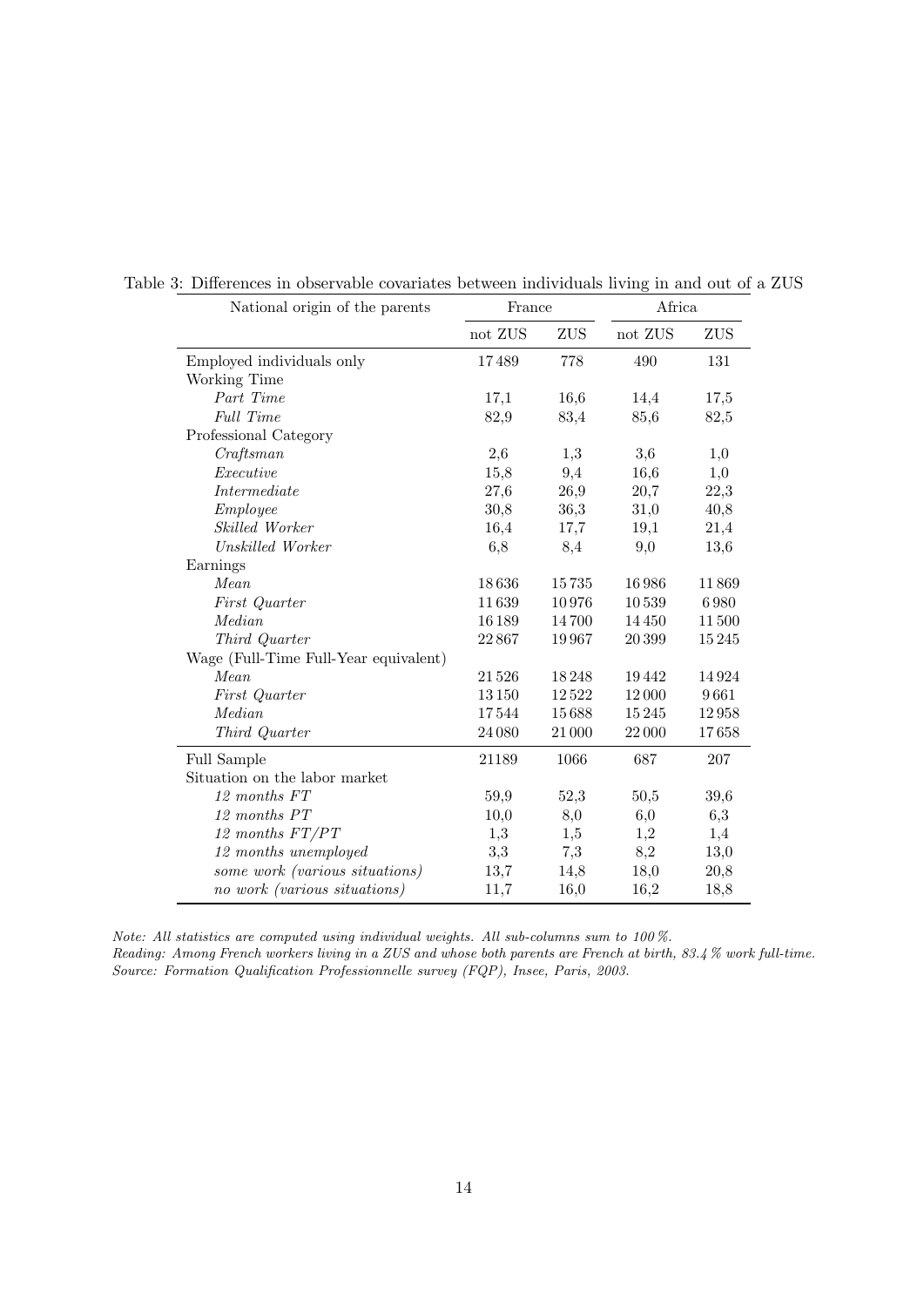# 4 Results

We alternatively estimate the Tobit model by a two-step Heckman-type procedure and by a maximum likelihood procedure. Our model is identified thanks to the introduction into the selection equation of variables which are supposed to have an impact on the employment probability but not directly on the wage. Socio-demographic variables (living in couple, having children, whether the spouse is working or not) seem to be valid instruments, since their impacts on employment are significant.

Estimation is separately done for both groups: French individuals whose parents were both French at birth and French individuals with at least one parent who had the citizenship of an African country at birth. We first comment the results of our estimations, before using them to assess the potential existence of some discrimination in the labor market. We also run OLS estimations in order to measure the impact of the selectivity bias. Sample sizes drastically vary from one group to the other, bringing about the risk to jeopardize the significance of our estimates. This leads us to gather men and women in one single sample.

Results of the employment equation are available in Table [4.](#page-16-0) In each group, a higher education increases the probability to be employed. Individuals of African origin without any education are slightly less employed than comparable individuals with French parents. Potential experience has a positive but concave impact on the employment probability. Socio-demographic variables are also significant determinants of this probability. Several variables are interacted: gender, marital status, having children, whether the spouse is employed or not. Our results are similar to those obtained in previous studies. Single women with children are less employed than single men and single women without children (the reference situation). This result is verified in each group but even more pronounced for women whose father or mother was African at birth. Men with a working spouse and with children are more often employed, whereas women in the same situation behave the opposite way: this pattern is similar in both groups. Men with a working spouse and without children tend to work more than the reference category, but the gap is higher among those with an African origin. Women with a working spouse behave the same way in both groups: they are less often employed when they raise children and they are as often employed as the reference category when they do not. The gap between the two groups increases for women whose spouse is not employed. Whereas women of African origin are less often employed when they have children, their employment probability is significantly different from the reference population when they do not have children.

The area where a person lives has also an impact on her employment probability. To characterize the residence, we consider interactions between two variables: living in the region of Paris (called Ile-de-France) and living in a ZUS disadvantaged area. The reference situation is the case in which the person lives neither in Ile-de-France nor in a ZUS. For individuals with French born parents, living in Ile-de-France improves the employment probability whereas living in a ZUS located outside Ile-de-France drastically diminishes it. For this group, there is no statistically significant difference in the employment probabilities of persons living in a ZUS in the region of Paris and the reference category. The situation is different for individuals with African parents. If they live in the region of Paris, but outside a ZUS, their wage is significantly higher. It is lower if they live in a ZUS that is located outside the region of Paris. The results for the employment equation are somewhat different. Individuals with an African origin living in Paris but not in a disadvantaged area have a higher employment probability, but it is still higher for persons living in disadvantaged areas located in the region of Paris (although the estimated parame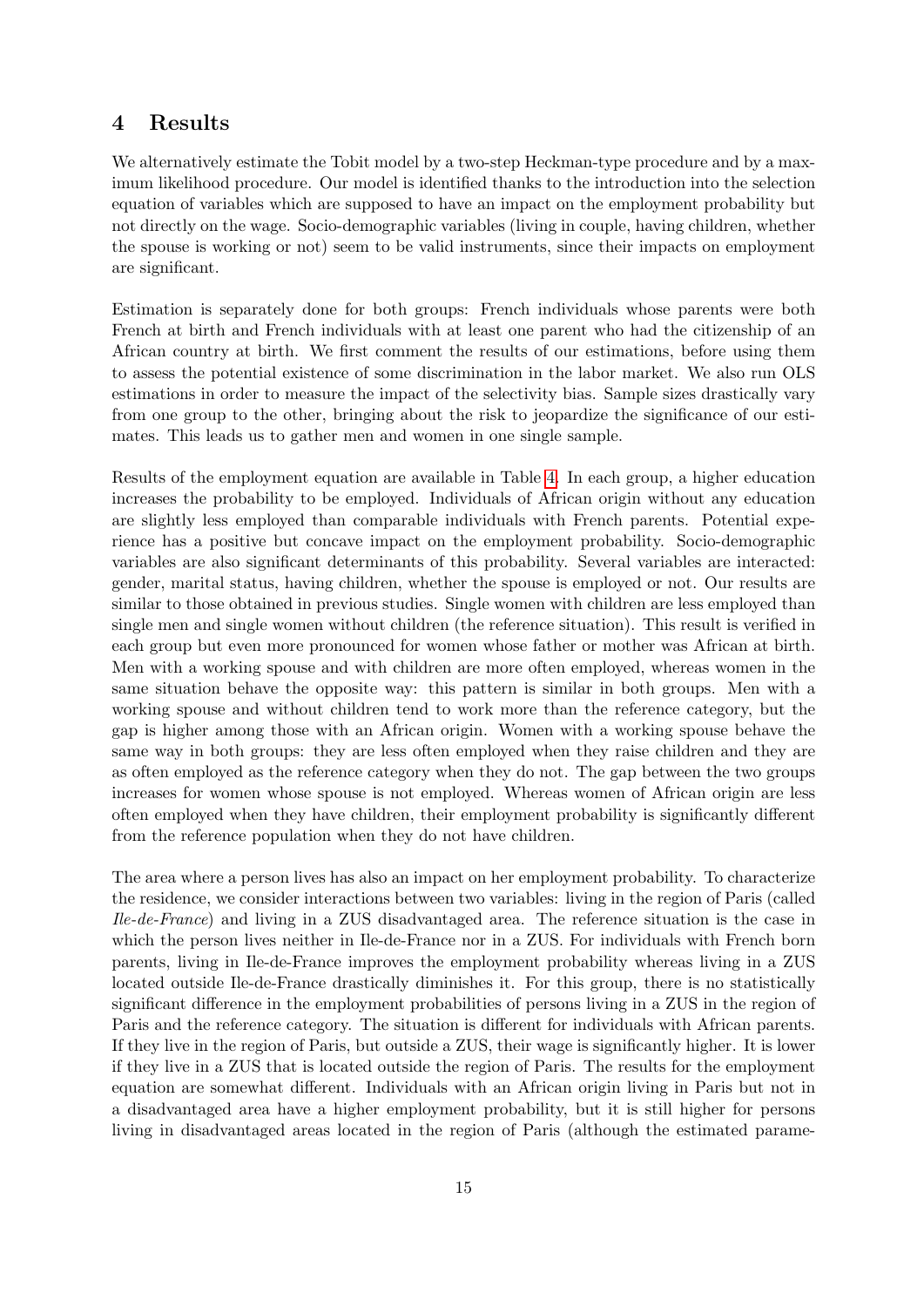ter is only significant at the 90% level). Those living outside the region of Paris have a lower employment probability, which may help to explain why they concentrate in the vicinity of Paris.

Parameter estimates of the wage equation for both groups are reported in Table [5.](#page-17-0) Effects of potential experience and education are as usual: hump-shaped for potential experience, increasing with the level of education. We introduce firm seniority in the equation, even though such a variable may be potentially endogenous (see Beffy, Buchinsky, Fougère, Kamionka, and Kramarz (2006), for empirical evidence on this issue). We clearly observe a wage premium for workers who have been employed more than five years in a firm. As usual, we also note that women earn less than men. Interestingly, there are no major differences in the coefficients associated with gender, seniority, experience and education between the two groups. The main differences concern the intercept, the full-time coefficient and the coefficient associated with a college degree (versus a post-graduate educational level).

Now we get to the main results, those concerning the decomposition of wage and employment gaps between the two groups. They are summarized in Table [6](#page-18-0) and [7.](#page-18-1) Table [6](#page-18-0) shows classical wage and employment decompositions, while table [7](#page-18-1) shows the earnings differentials resulting from our counterfactual approach. The gaps with the population labelled "second generation only" are generally wider, but the structural part is also larger. The "second generation" includes persons who have at least one African parent but who were born in France. This subpopulation is very small and the results which require an estimation on this subsample have a very poor precision.

The OLS decomposition in table [6](#page-18-0) gives a decomposition of the wage gap when the wage equation is estimated by ordinary least squares. In this case, almost half of the gap is not explained by the differences between mean values of covariates. However, if there exists a selection process correlated with the wage formation process, the OLS estimator is biased.

The marginal Blinder-Oaxaca decomposition which requires to estimate the wage and employment equations within each group separately is also shown in table [6.](#page-18-0) Results obtained through H2S and MLE procedures are similar (here we report only the MLE results). They contrast from the OLS estimates in that the explained part grows up to 75%. Thus the unexplained part is limited to approximately one quarter of the total wage gap.

Table [7](#page-18-1) refers to our counterfactual approach which is only based on the estimation of the wage and employment equations for the reference group. This method yields more precise estimates, since the reference group is large enough but we lose the possibility of performing usual decompositions. The results show that the structural gap is relatively large, especially for the "second generation", but still, there remains an unexplained difference of about 5% for the individuals who work.

Concerning the employment probability, all the decompositions suggest that the unexplained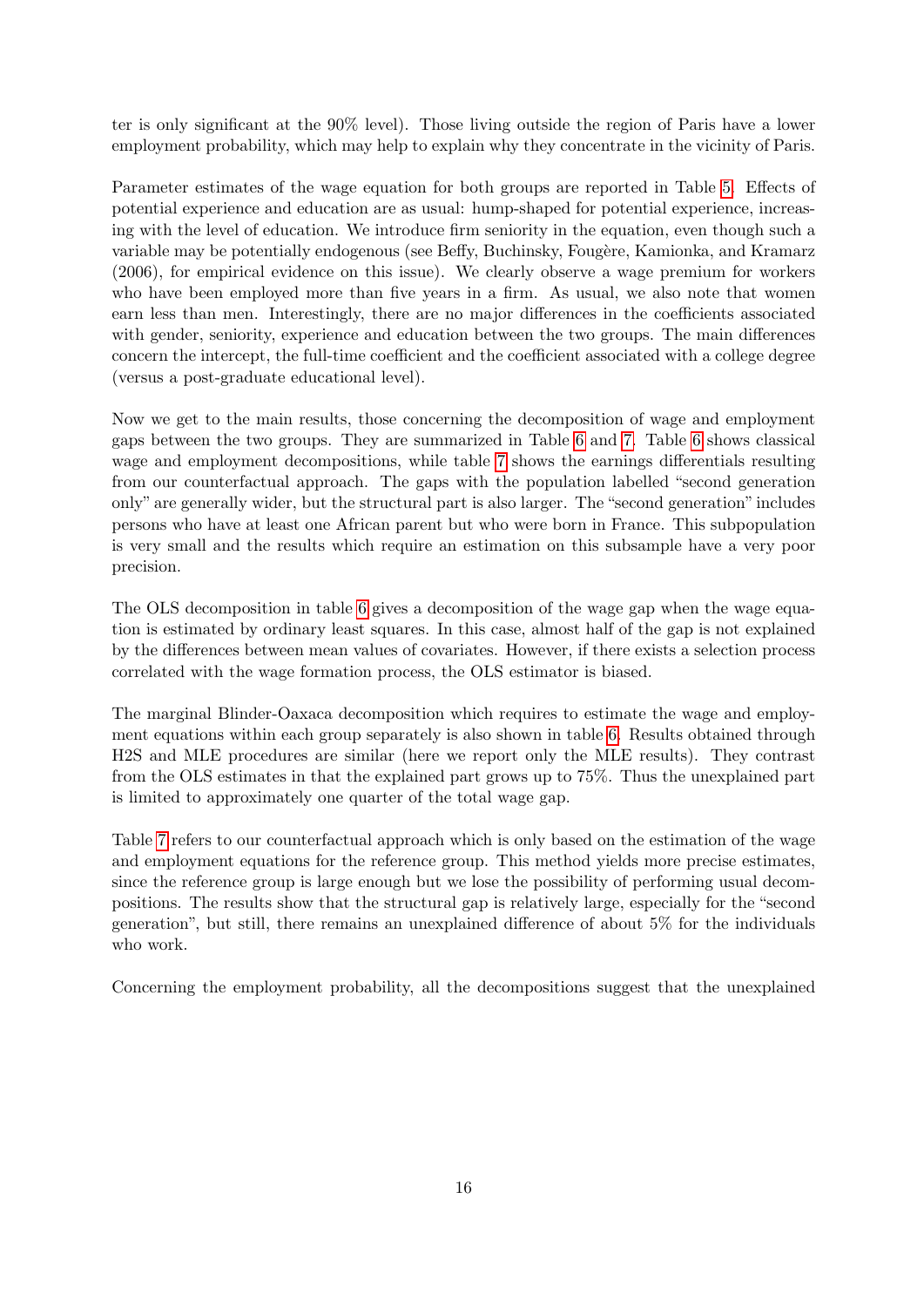| Covariates                                        |            | French parents |            | African parents |
|---------------------------------------------------|------------|----------------|------------|-----------------|
|                                                   | H2S        | <b>MLE</b>     | H2S        | <b>MLE</b>      |
| Intercept                                         | $0.66***$  | $0.66***$      | 0.30       | 0.30            |
|                                                   | (0.05)     | (0.05)         | (0.22)     | (0.22)          |
| Household composition                             |            |                |            |                 |
| Single men and single women $w/o$ children        | Ref.       | Ref.           | Ref.       | Ref.            |
| Single Women with children                        | $-0.44***$ | $-0.43***$     | $-0.56**$  | $-0.56**$       |
|                                                   | (0.05)     | (0.05)         | (0.20)     | (0.20)          |
| Men with a working spouse, with children          | $0.54***$  | $0.55***$      | 0.39       | 0.39            |
|                                                   | (0.05)     | (0.05)         | (0.22)     | (0.22)          |
| Men with a working spouse, without children       | $0.50***$  | $0.50***$      | $0.96**$   | $0.96**$        |
|                                                   | (0.06)     | (0.06)         | (0.34)     | (0.34)          |
| Men with a non-working spouse, with children      | $0.24***$  | $0.24***$      | 0.24       | 0.24            |
|                                                   | (0.05)     | (0.05)         | (0.17)     | (0.17)          |
| Men with a non-working spouse, without children   | $0.15*$    | $0.16*$        | 0.34       | 0.34            |
|                                                   | (0.06)     | (0.06)         | (0.39)     | (0.39)          |
| Women with a working spouse, with children        | $-0.53***$ | $-0.53***$     | $-0.53***$ | $-0.53***$      |
|                                                   | (0.03)     | (0.03)         | (0.16)     | (0.16)          |
| Women with a working spouse, without children     | $-0.05$    | $-0.05$        | $-0.10$    | $-0.10$         |
|                                                   | (0.04)     | (0.04)         | (0.24)     | (0.24)          |
| Women with a non-working spouse, with children    | $-0.49***$ | $-0.49***$     | $-0.60**$  | $-0.60**$       |
|                                                   | (0.05)     | (0.05)         | (0.19)     | (0.20)          |
| Women with a non-working spouse, without children | $-0.57***$ | $-0.57***$     | $-0.31$    | $-0.31$         |
|                                                   | (0.05)     | (0.05)         | (0.32)     | (0.32)          |
| Residence location                                |            |                |            |                 |
| Not in a ZUS, not in the region of Paris          | Ref.       | Ref.           | Ref.       | Ref.            |
| Not in a ZUS, but in the region of Paris          | $0.12***$  | $0.12***$      | $0.26*$    | $0.26*$         |
|                                                   | (0.04)     | (0.04)         | (0.12)     | (0.12)          |
| In a ZUS, but not in the region of Paris          | $-0.24***$ | $-0.24***$     | 0.09       | 0.09            |
|                                                   | (0.05)     | (0.05)         | (0.14)     | (0.14)          |
| In a ZUS, in the region of Paris                  | $-0.04$    | $-0.04$        | 0.34       | 0.34            |
|                                                   | (0.09)     | (0.09)         | (0.19)     | (0.19)          |
| Experience                                        | $0.12***$  | $0.12***$      | $0.11***$  | $0.11***$       |
|                                                   | (0.00)     | (0.00)         | (0.01)     | (0.01)          |
| Experience squared                                | $-0.28***$ | $-0.28***$     | $-0.24***$ | $-0.24***$      |
|                                                   | (0.01)     | (0.01)         | (0.04)     | (0.04)          |
| Diploma                                           |            |                |            |                 |
| University graduate                               | Ref.       | Ref.           | Ref.       | Ref.            |
| College                                           | $0.06\,$   | 0.06           | 0.10       | 0.10            |
|                                                   | (0.05)     | (0.05)         | (0.24)     | (0.24)          |
| Completed high-school                             | $-0.18***$ | $0.18***$      | $-0.12$    | $-0.12$         |
|                                                   | (0.05)     | (0.05)         | (0.21)     | (0.21)          |
| Vocational high-school                            | $-0.45***$ | $-0.45***$     | $-0.27$    | $-0.27$         |
|                                                   | (0.04)     | (0.04)         | (0.20)     | (0.20)          |
| Junior high-school                                | $-0.52***$ | $-0.52***$     | $-0.52*$   | $-0.52*$        |
|                                                   | (0.05)     | (0.05)         | (0.22)     | (0.22)          |
| No diploma                                        | $-0.74***$ | $-0.74***$     | $-0.66***$ | $-0.66***$      |
|                                                   | (0.04)     | (0.04)         | (0.19)     | (0.19)          |
| <b>Nobs</b>                                       | 22255      | 22255          | 894        | 894             |

<span id="page-16-0"></span>Table 4: Estimates of the employment equation parameters

Notes: ∗ means significant at the 90% level, ∗∗ means significant at the 95% level and ∗ ∗ ∗ means significant at the 99% level. Standard errors are between parentheses.

Source: Formation Qualification Professionnelle survey (FQP), Insee, Paris, 2003.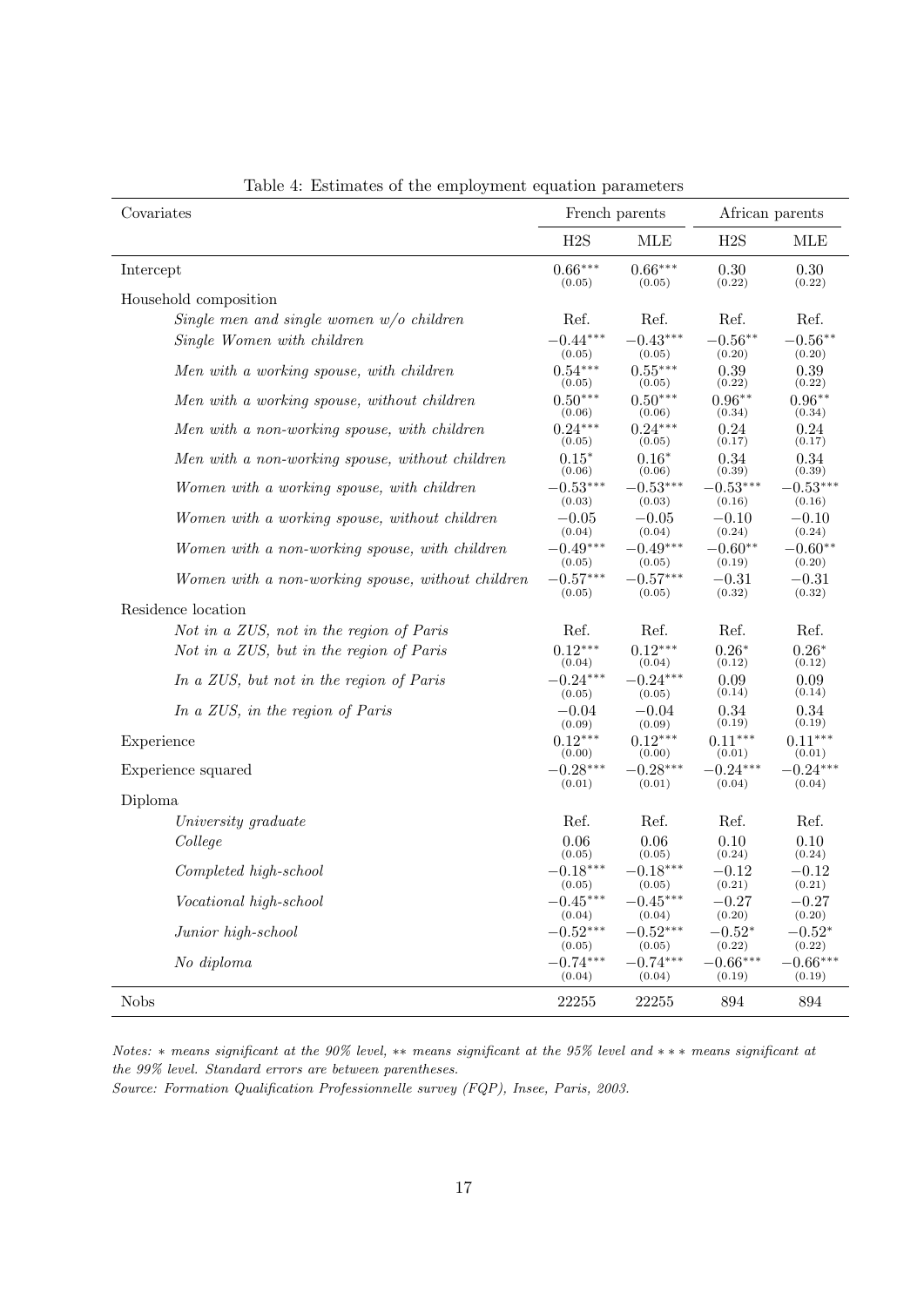| Covariates                               |            | French parents |            |            | African parents |            |
|------------------------------------------|------------|----------------|------------|------------|-----------------|------------|
|                                          | <b>OLS</b> | H2S            | <b>MLE</b> | <b>OLS</b> | H2S             | <b>MLE</b> |
| Intercept                                | $9.96***$  | $9.98***$      | $9.96***$  | $10.01***$ | $10.00***$      | $10.01***$ |
|                                          | (0.02)     | (0.03)         | (0.02)     | (0.11)     | (0.15)          | (0.12)     |
| Working time                             |            |                |            |            |                 |            |
| Part-time                                | Ref.       | Ref.           | Ref.       | Ref.       | Ref.            | Ref.       |
| Full-time                                | $-0.06***$ | $-0.07***$     | $-0.07***$ | $-0.08$    | $-0.08$         | $-0.08$    |
|                                          | (0.01)     | (0.01)         | (0.01)     | (0.06)     | (0.06)          | (0.06)     |
| Gender                                   |            |                |            |            |                 |            |
| Men                                      | Ref.       | Ref.           | Ref.       | Ref.       | Ref.            | Ref.       |
| Women                                    | $-0.25***$ | $-0.24***$     | $-0.25***$ | $-0.17***$ | $-0.18*$        | $-0.18**$  |
|                                          | (0.01)     | (0.01)         | (0.01)     | (0.05)     | (0.07)          | (0.05)     |
| Residence location                       |            |                |            |            |                 |            |
| Not in a ZUS, not in the region of Paris | Ref.       | Ref.           | Ref.       | Ref.       | Ref.            | Ref.       |
| Not in a ZUS, but in the region of Paris | $0.22***$  | $0.22***$      | $0.22***$  | $0.21***$  | $0.22***$       | $0.21***$  |
|                                          | (0.01)     | (0.01)         | (0.01)     | (0.05)     | (0.05)          | (0.05)     |
| In a ZUS, but not in the region of Paris | $-0.05*$   | $-0.04$        | $-0.05*$   | $-0.20**$  | $-0.20**$       | $-0.20**$  |
|                                          | (0.02)     | (0.02)         | (0.02)     | (0.07)     | (0.07)          | (0.07)     |
| In a ZUS, in the region of Paris         | $0.11**$   | $0.11**$       | $0.11**$   | 0.10       | 0.10            | 0.10       |
|                                          | (0.03)     | (0.03)         | (0.03)     | (0.09)     | (0.09)          | (0.08)     |
| Experience                               | $0.02***$  | $0.02***$      | $0.02***$  | $0.02*$    | 0.02            | $0.02*$    |
|                                          | (0.00)     | (0.00)         | (0.00)     | (0.01)     | (0.01)          | (0.01)     |
| Experience squared                       | $-0.04***$ | $-0.03***$     | $-0.04***$ | $-0.03$    | $-0.03$         | $-0.03\,$  |
|                                          | (0.00)     | (0.00)         | (0.00)     | (0.02)     | (0.02)          | (0.02)     |
| Seniority                                |            |                |            |            |                 |            |
| Less than 1 year                         | Ref.       | Ref.           | Ref.       | Ref.       | Ref.            | Ref.       |
| 1 to 5 years                             | $0.06***$  | $0.06***$      | $0.06***$  | 0.04       | 0.04            | 0.04       |
|                                          | (0.01)     | (0.01)         | (0.01)     | (0.07)     | (0.07)          | (0.07)     |
| 5 to 10 years                            | $0.11***$  | $0.11***$      | $0.11***$  | 0.07       | 0.07            | 0.07       |
|                                          | (0.02)     | (0.02)         | (0.02)     | (0.08)     | (0.08)          | (0.08)     |
| More than 10 years                       | $0.25***$  | $0.25***$      | $0.25***$  | $0.21***$  | $0.21***$       | $0.21**$   |
|                                          | (0.02)     | (0.02)         | (0.02)     | (0.08)     | (0.08)          | (0.08)     |
| Diploma                                  |            |                |            |            |                 |            |
| University graduate                      | Ref.       | Ref.           | Ref.       | Ref.       | Ref.            | Ref.       |
| College                                  | $-0.19***$ | $-0.19***$     | $-0.19***$ | $-0.34***$ | $-0.34***$      | $-0.34***$ |
|                                          | (0.02)     | (0.02)         | (0.02)     | (0.10)     | (0.09)          | (0.09)     |
| Completed high-school                    | $-0.38***$ | $-0.37***$     | $-0.38***$ | $-0.52***$ | $-0.52***$      | $-0.52***$ |
|                                          | (0.01)     | (0.01)         | (0.01)     | (0.08)     | (0.08)          | (0.08)     |
| Vocational high-school                   | $-0.60***$ | $-0.59***$     | $-0.60***$ | $-0.55***$ | $-0.55***$      | $-0.55***$ |
|                                          | (0.01)     | (0.01)         | (0.01)     | (0.08)     | (0.08)          | (0.08)     |
| Junior high-school                       | $-0.51***$ | $-0.50***$     | $-0.50***$ | $-0.55***$ | $-0.56***$      | $-0.55***$ |
|                                          | (0.02)     | (0.02)         | (0.02)     | (0.09)     | (0.10)          | (0.09)     |
| No diploma                               | $-0.75***$ | $-0.73***$     | $-0.75***$ | $-0.61***$ | $-0.62***$      | $-0.61***$ |
|                                          | (0.01)     | (0.02)         | (0.02)     | (0.08)     | (0.09)          | (0.08)     |
| <b>Nobs</b>                              | 18267      | 18267          | 22255      | 621        | 621             | 894        |

<span id="page-17-0"></span>Table 5: Estimates of the wage equation parameters

Notes: ∗ means significant at the 90% level, ∗∗ means significant at the 95% level and ∗ ∗ ∗ means significant at the 99% level. Standard errors are between parentheses.

Source: Formation Qualification Professionnelle survey (FQP), Insee, Paris, 2003.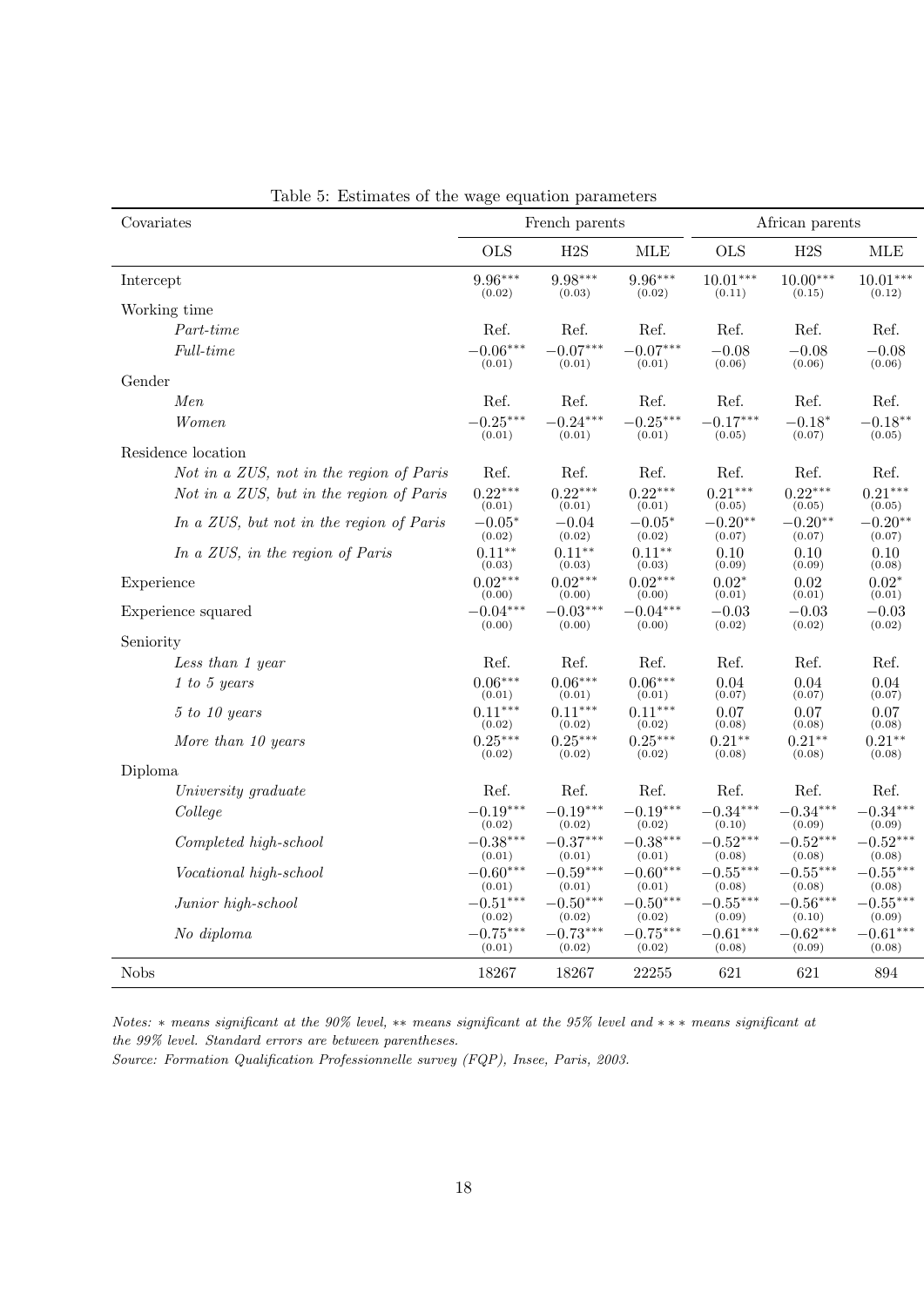<span id="page-18-0"></span>

| Estimation method                     | raw gap | explained | unexplained | C.I. (explained part) |
|---------------------------------------|---------|-----------|-------------|-----------------------|
| Employment                            |         |           |             |                       |
| Full Sample                           | 0.126   | 0.065     | 0.062       | [0.055, 0.074]        |
| Second Generation only                | 0.155   | 0.093     | 0.062       | [0.082, 0.104]        |
| <i>Wages - Full Sample</i>            |         |           |             |                       |
| OLS                                   | 0.120   | 0.055     | 0.065       | [0.043, 0.067]        |
| marginal (MLE)                        | 0.140   | 75%       | 25%         | $[44\% , 233\%]$      |
| <i>Wages - Second Generation only</i> |         |           |             |                       |
| <b>OLS</b>                            | 0.197   | 0.133     | 0.064       | [0.120, 0.146]        |
| marginal (MLE)                        | 0.233   | 84\%      | $16\%$      | $[-196\% , 493\%]$    |

Table 6: Decomposition of the earnings gap and the employment gap between French workers with French parents and French workers with at least one African parent

Note: For the marginal MLE decomposition, the raw gap is estimated and not observed. Bootstrapping gives a set of gaps, explained and unexplained parts. Here we report the mean estimated gap and the mean percentages of the gap which are explained or not.

Source: Formation Qualification Professionnelle survey (FQP), Insee, Paris, 2003.

<span id="page-18-1"></span>

| Table 7: Counterfactual approach: earnings differentials between French workers with French |  |  |  |  |
|---------------------------------------------------------------------------------------------|--|--|--|--|
| parents and French workers with at least one African parent                                 |  |  |  |  |

| Sample                 | raw gap | Structural Gap | C.I.           | Unexplained gap | C.I.<br>$\Delta$ 2 |
|------------------------|---------|----------------|----------------|-----------------|--------------------|
| Full Sample            | 0.120   | 0.079          | [0.066, 0.091] | 0.055           | [0.043, 0.067]     |
| Second Generation only | 0.197   | 0.170          | [0.157, 0.183] | 0.053           | [0.041, 0.065]     |

Note: As explained in [2.3.5,](#page-6-0) this table does not show classical decompositions, and in particular,  $\hat{\Delta}_1$  and  $\hat{\Delta}_2$  are not supposed to add up to the raw gap.

Source: Formation Qualification Professionnelle survey (FQP), Insee, Paris, 2003.

part is higher than for the wage gap, around 47%.<sup>3</sup>

All this tends to prove that there exists a strong difference in the employment probabilities of the two groups, which may be partly unexplained by usual covariates. Once workers are hired, there is still a wage gap between the two groups. This gap is slightly lower than the gap between the employment probabilities.

<sup>&</sup>lt;sup>3</sup>In the literature dealing with discrimination, there are few papers presenting explicit confidence intervals. A possible explanation is that traditional Oaxaca-Blinder decompositions usually provide unprecise results when the sample size is too small: 95% confidence intervals often include the [0, 1] interval. This is the main advantage of our "counterfactual" method: it provides more precise estimates, even when one of the groups has a small size. In our case, bootstrapping for the marginal MLE decomposition gives an explained part of the wage gap ranging from 44% to 233%, which means that we are pretty confident to be able to explain at least 44% of the wage gap and maybe all of it.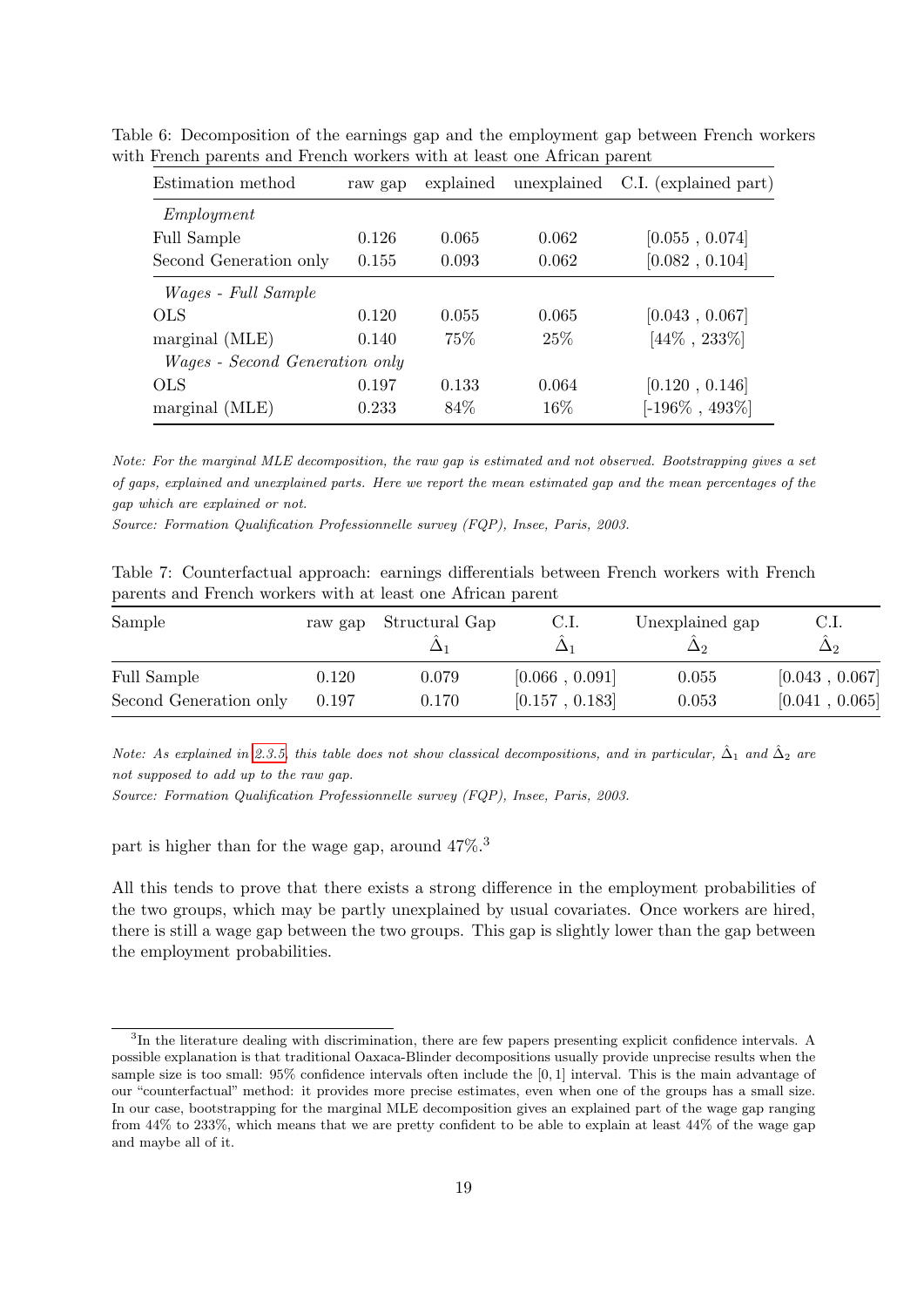# 5 Conclusion

Our paper contains the first estimates of the wage gap and of the employment probability gap between French workers whose both parents were French at birth and French workers with at least one parent who had the nationality of an African country at birth. Data come from the survey "Formation et Qualification Professionnelle" conducted by Insee (Institut National de la Statistique et des Études Économiques, Paris) in 2003. In general, econometric methods of wage decompositions yield imprecise estimates resulting from the small sample size of the minority groups. In order to circumvent this problem, we propose a new method relying on the use of a counterfactual group whose observable covariates are distributed as those of the potentially discriminated persons but whose slope coefficients are those of the reference group. Using this counterfactual group, we obtain estimates which prove to be more precise than usual estimates, even if the sample size of the potentially discriminated group is rather small. This comes however at the cost that we have to give up the usual exact decompositions. Our estimates suggest that one half of the employment gap is not explained by differences in usual covariates, such as age, gender, education, potential experience, residential area, etc. and that the unexplained wage difference for those who work is of about 5%. These results are in line with those obtained from audit studies on the hiring process, suggesting that the French labor market is characterized by a substantial discrimination against second-generation African workers who apply for vacant jobs (see, for instance, Amadieu (2004)).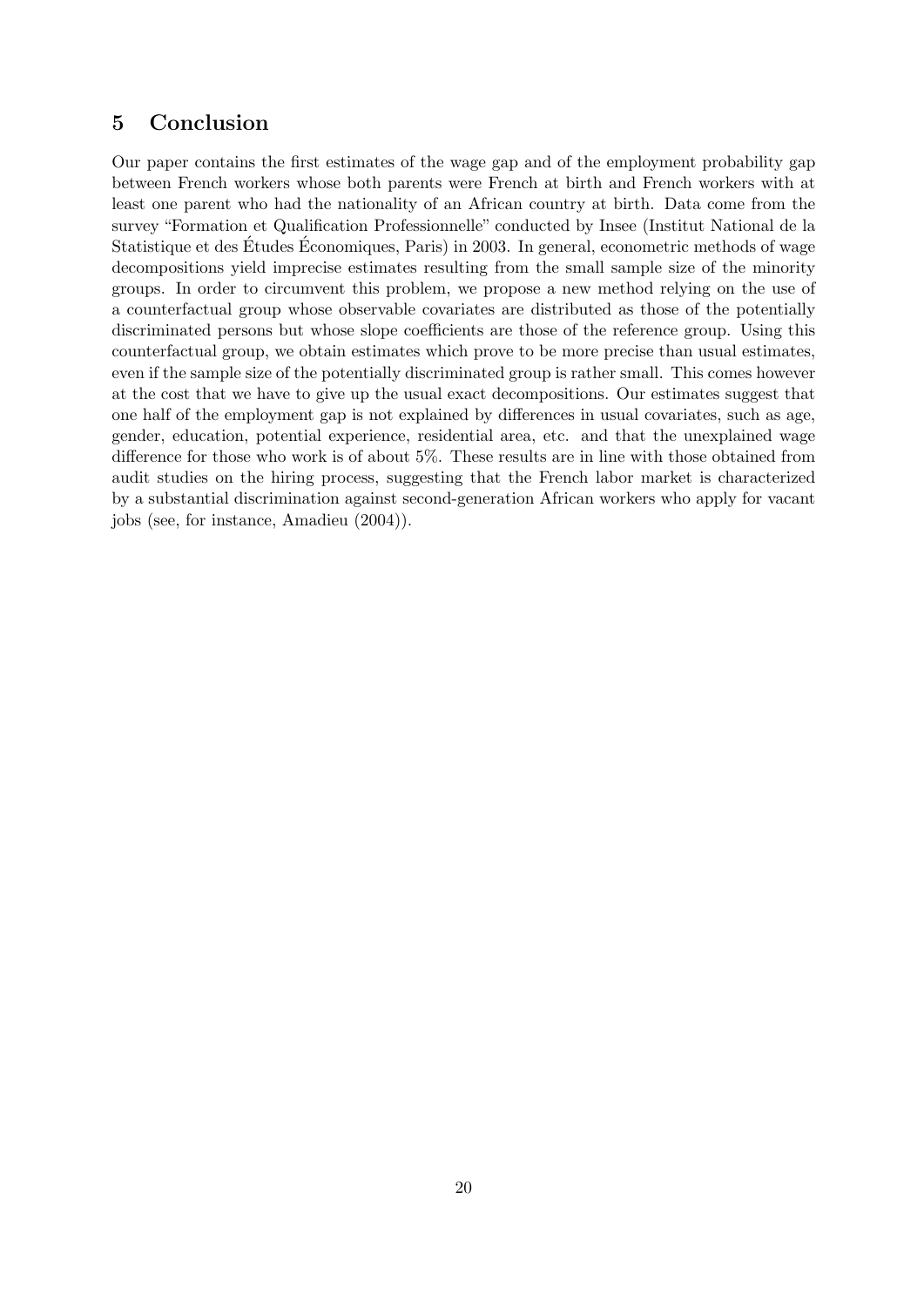# References

- AEBERHARDT, R., AND J. POUGET (2007): "National Origin Wage Differentials in France: Evidence from Matched Employer-Employee Data," IZA Discussion Paper 2779.
- ALTONJI, J., AND R. BLANK (1999): "Race and Gender in the Labor Market," in *Handbook* of Labor Economics, ed. by O. Ashenfelter, and D. Card, vol. 3C, pp. 3143–3259. Elsevier, Amsterdam.
- AMADIEU, J.-F. (2004): "Enquête Testing sur CV," Université Paris-I.
- ARROW, K. J. (1973): "The Theory of Discrimination," in *Discrimination in Labor Markets*, ed. by O. Ashenfelter, and A. Rees, pp. 3–33. Princeton University Press.
- Becker, G. (1957): The Economics of Discrimination. University of Chicago Press.
- BEFFY, M., M. BUCHINSKY, D. FOUGÈRE, T. KAMIONKA, AND F. KRAMARZ (2006): "The Returns to Seniority in France (and Why they are Lower than in the United States)," IZA Discussion Paper No 1935.
- BERTRAND, M., AND S. MULLAINATHAN (2003): "Are Emily and Greg More Employable than Lakisha and Jamal? A Field Experiment on Labor Market Discrimination," American Economic Review, 94(4), 159–190.
- Blinder, A. (1973): "Wage Discrimination: Reduced Form and Structural Estimates," Journal of Human Resources, 8, 436–455.
- FOUGÈRE, D., AND M. SAFI (2005): "L'acquisition de la nationalité française : quels effets sur l'accès à l'emploi des immigrés ?," in France Portrait Social, édition 2005-2006, pp. 163-184. Insee, Paris.
- Heckman, J. (1998): "Detecting Discrimination," Journal of Economic Perspectives, 12, 101– 116.
- Heckman, J. J. (1979): "Sample Selection Bias as a Specification Error," Econometrica, 47(1), 153–61.
- MEURS, D., A. PAILHÉ, AND P. SIMON (2005): "Mobilité intergénérationnelle et persistance des inégalités. L'accès à l'emploi des immigrés et de leurs descendants en France," INED Working Paper.
- Neal, D., and W. Johnson (1996): "The Role of Premarket Factors in Black-White wages differences," Journal of political Economy, 104, 869–895.
- Neuman, S., and R. Oaxaca (2004a): "Wage Decompositions with Selectivity Corrected Wage Equations: A Methodological Note," Journal of Economic Inequality, 2, 3–10.

(2004b): "Wage Differentials in the 1990s in Israel: Endowments, Discrimination, and selectivity," IZA Working Paper no. 1362.

- Oaxaca, R. (1973): "Male-Female Wage Differentials in Urban Labor Markets," International Economic Review, 14, 693–709.
- Oaxaca, R., and M. Ransom (1994): "On Discrimination and the decomposition of wage Differentials," *Journal of Econometrics*, 65, 5–21.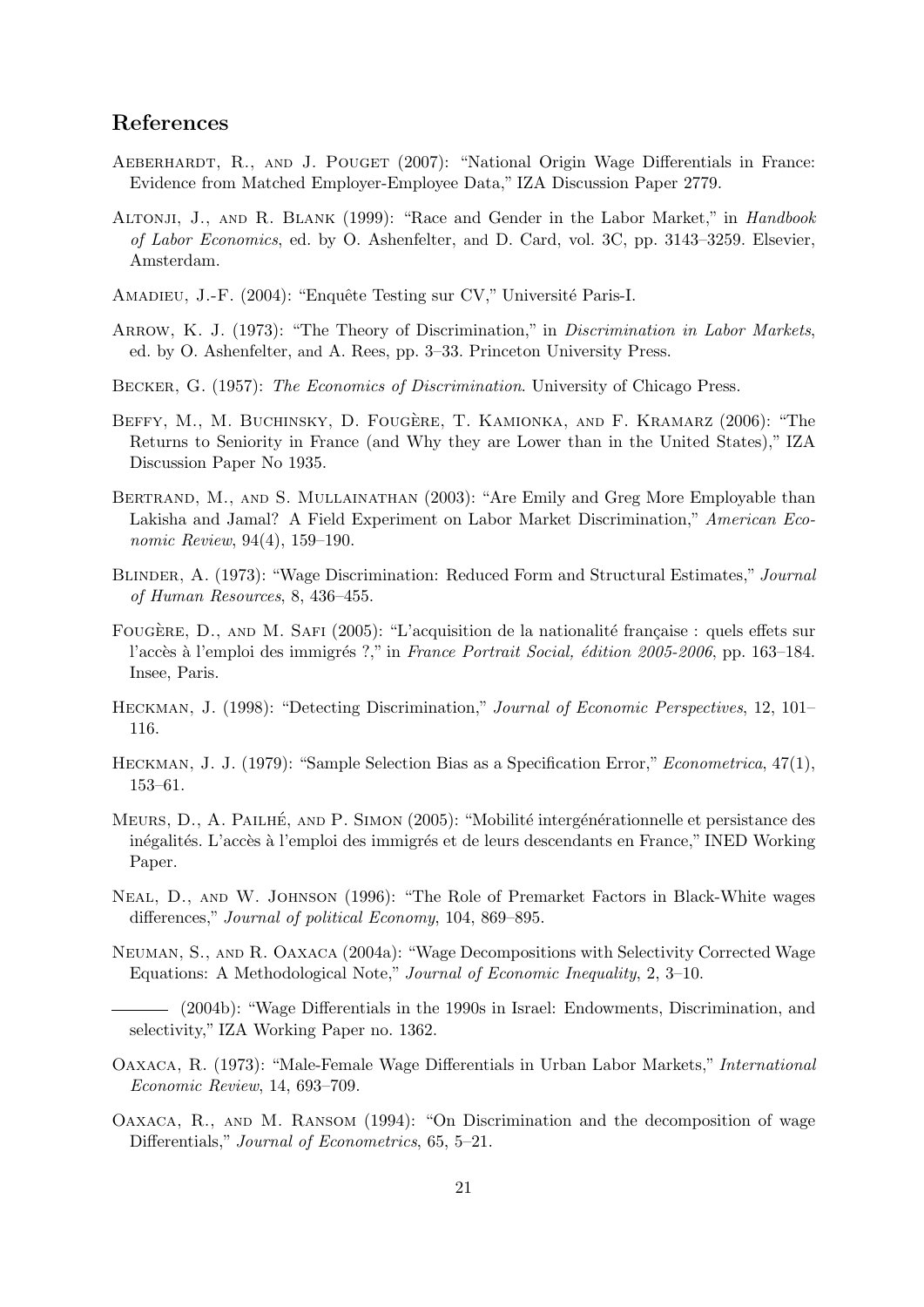- PHELPS, E. S. (1972): "The Statistical Theory of Racism and Sexism," American Economic Review, 62, 659–661.
- POUGET, J. (2005): "La Fonction publique : vers plus de diversité ?," in France, Portrait Social,  $édition 2005-2006$ , pp. 143-162. Insee, Paris.
- SILBERMAN, R., AND I. FOURNIER (1999): "Les enfants d'immigrés sur le marché du travail, Les mécanismes d'une discrimination sélective," Formation Emploi, 65, 31–55.